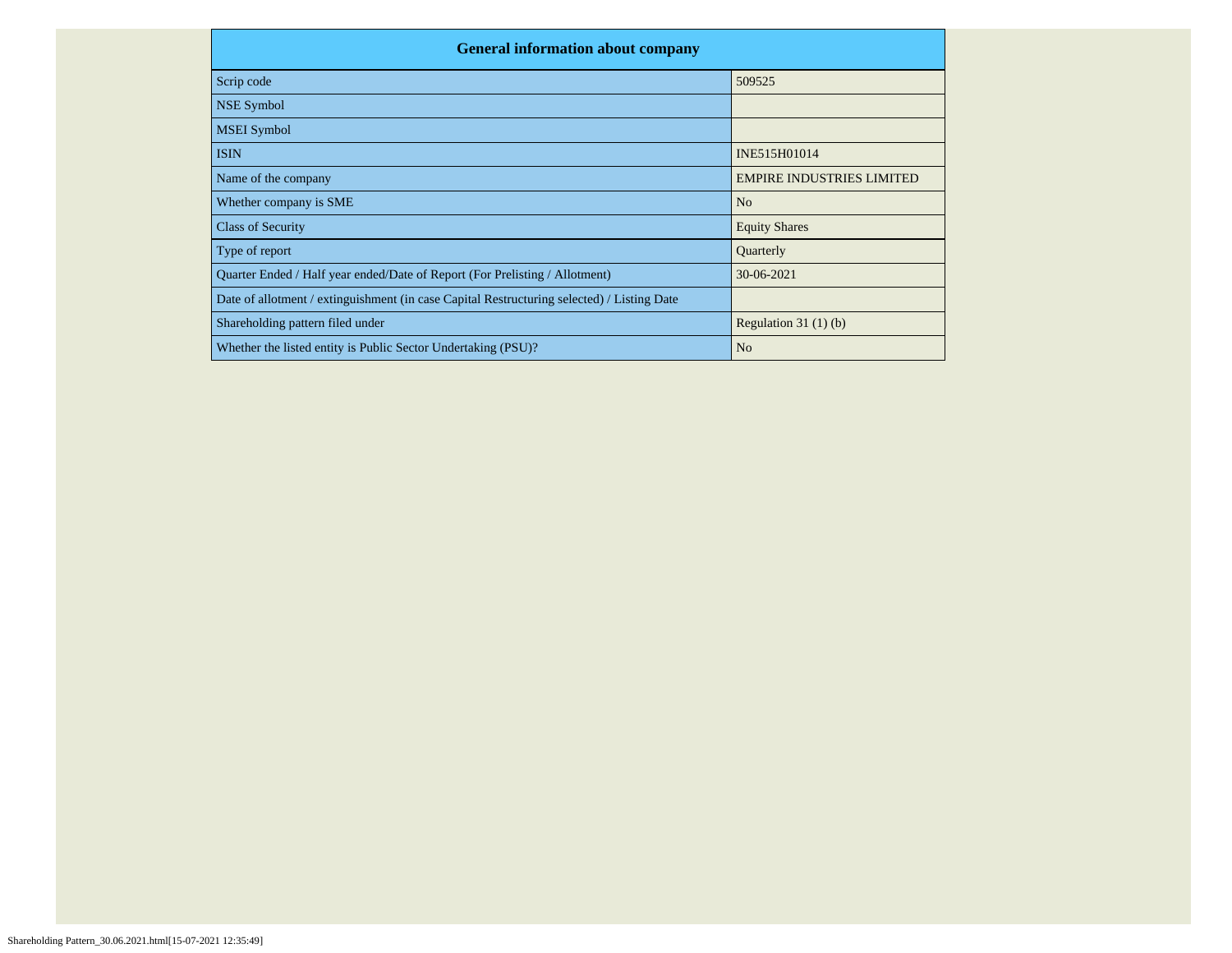|                | <b>Declaration</b>                                                                        |                |                                       |                       |                             |  |  |  |  |  |  |
|----------------|-------------------------------------------------------------------------------------------|----------------|---------------------------------------|-----------------------|-----------------------------|--|--|--|--|--|--|
| Sr.<br>No.     | Particular                                                                                | Yes/No         | Promoter and<br><b>Promoter Group</b> | Public<br>shareholder | Non Promoter-<br>Non Public |  |  |  |  |  |  |
|                | Whether the Listed Entity has issued any partly paid up shares?                           | N <sub>o</sub> | No                                    | N <sub>o</sub>        | N <sub>o</sub>              |  |  |  |  |  |  |
| $\overline{2}$ | Whether the Listed Entity has issued any Convertible Securities<br>$\overline{\cdot}$     | N <sub>o</sub> | N <sub>o</sub>                        | N <sub>o</sub>        | N <sub>o</sub>              |  |  |  |  |  |  |
| 3              | Whether the Listed Entity has issued any Warrants?                                        | N <sub>o</sub> | N <sub>o</sub>                        | N <sub>o</sub>        | N <sub>o</sub>              |  |  |  |  |  |  |
| $\overline{4}$ | Whether the Listed Entity has any shares against which<br>depository receipts are issued? | N <sub>o</sub> | N <sub>o</sub>                        | N <sub>o</sub>        | N <sub>o</sub>              |  |  |  |  |  |  |
| 5              | Whether the Listed Entity has any shares in locked-in?                                    | N <sub>o</sub> | N <sub>o</sub>                        | N <sub>o</sub>        | N <sub>o</sub>              |  |  |  |  |  |  |
| 6              | Whether any shares held by promoters are pledge or otherwise<br>encumbered?               | N <sub>o</sub> | N <sub>o</sub>                        |                       |                             |  |  |  |  |  |  |
|                | Whether company has equity shares with differential voting<br>rights?                     | N <sub>0</sub> | N <sub>0</sub>                        | N <sub>o</sub>        | N <sub>o</sub>              |  |  |  |  |  |  |
| 8              | Whether the listed entity has any significant beneficial owner?                           | Yes            |                                       |                       |                             |  |  |  |  |  |  |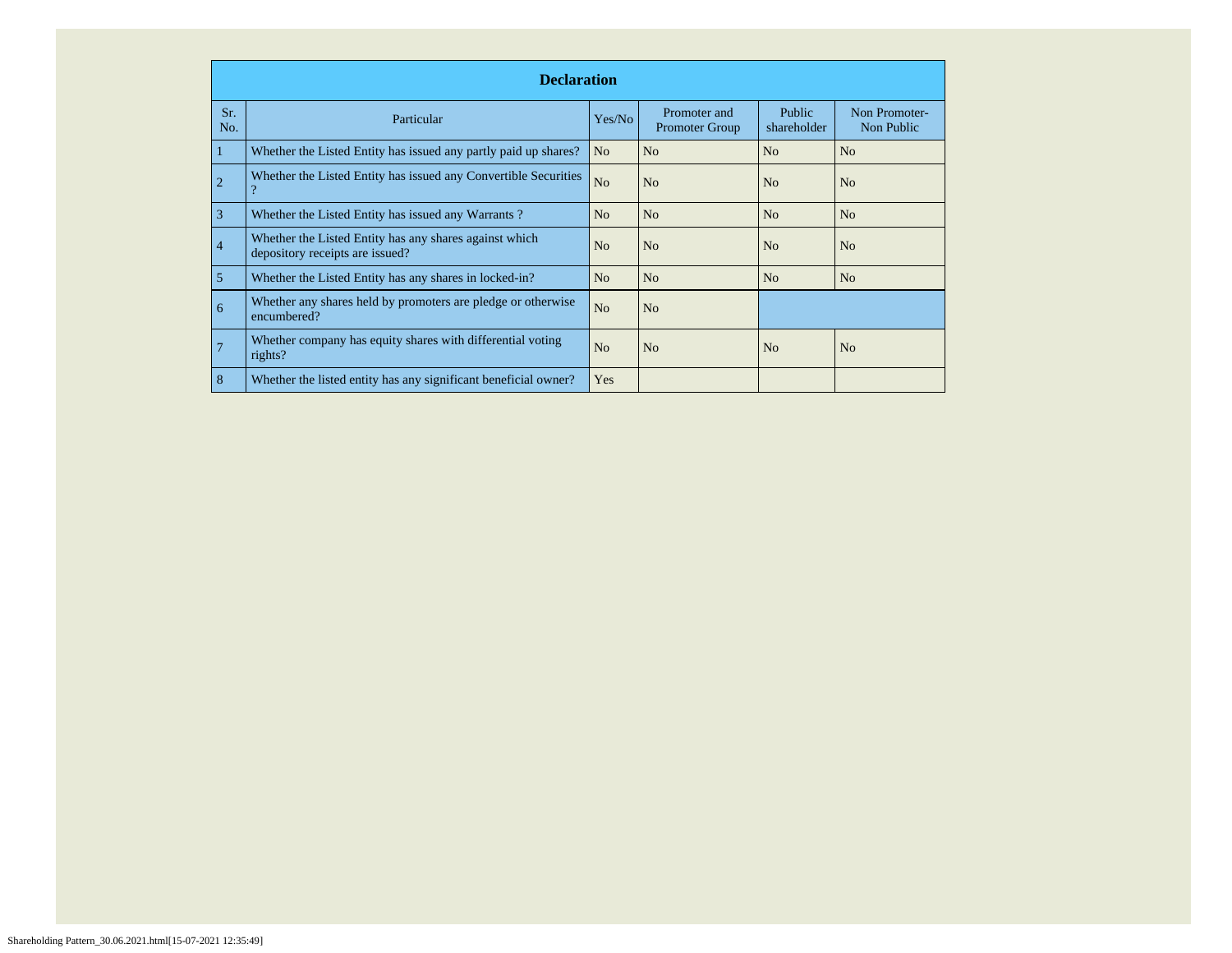|                          |                                                |                                  |                                                  |                                        |                                                                  |                                    | <b>Table I - Summary Statement holding of specified securities</b> |                                                                  |                      |                    |           |
|--------------------------|------------------------------------------------|----------------------------------|--------------------------------------------------|----------------------------------------|------------------------------------------------------------------|------------------------------------|--------------------------------------------------------------------|------------------------------------------------------------------|----------------------|--------------------|-----------|
|                          | Category                                       |                                  | No. of                                           | No. Of<br>Partly                       | No. Of<br>shares<br>underlying<br>Depository<br>Receipts<br>(VI) | Total nos.                         | Shareholding as a<br>% of total no. of                             | Number of Voting Rights held in each<br>class of securities (IX) |                      |                    |           |
| Category<br>$($ $\Gamma$ | of<br>shareholder                              | Nos. Of<br>shareholders<br>(III) | fully paid<br>up equity<br>shares<br>held $(IV)$ | paid-up<br>equity<br>shares<br>held(V) |                                                                  | shares<br>held (VII)<br>$= (IV) +$ | shares (calculated<br>as per SCRR, 1957)<br>(VIII) As a % of       | No of Voting (XIV)<br>Rights                                     |                      | Total as<br>a % of |           |
|                          | (II)                                           |                                  |                                                  |                                        |                                                                  | $(V)+(VI)$                         | $(A+B+C2)$                                                         | <b>Class</b><br>eg: $X$                                          | <b>Class</b><br>eg:y | Total              | $(A+B+C)$ |
| (A)                      | Promoter<br>$\&$<br>Promoter<br>Group          | 13                               | 4353226                                          |                                        |                                                                  | 4353226                            | 72.55                                                              | 4353226                                                          |                      | 4353226            | 72.55     |
| (B)                      | Public                                         | 5583                             | 1646772                                          |                                        |                                                                  | 1646772                            | 27.45                                                              | 1646772                                                          |                      | 1646772            | 27.45     |
| (C)                      | <b>Non</b><br>Promoter-<br>Non Public          |                                  |                                                  |                                        |                                                                  |                                    |                                                                    |                                                                  |                      |                    |           |
| (C1)                     | <b>Shares</b><br>underlying<br><b>DRs</b>      |                                  |                                                  |                                        |                                                                  |                                    |                                                                    |                                                                  |                      |                    |           |
| (C2)                     | Shares held<br>by<br>Employee<br><b>Trusts</b> |                                  |                                                  |                                        |                                                                  |                                    |                                                                    |                                                                  |                      |                    |           |
|                          | Total                                          | 5596                             | 5999998                                          |                                        |                                                                  | 5999998                            | 100                                                                | 5999998                                                          |                      | 5999998            | 100       |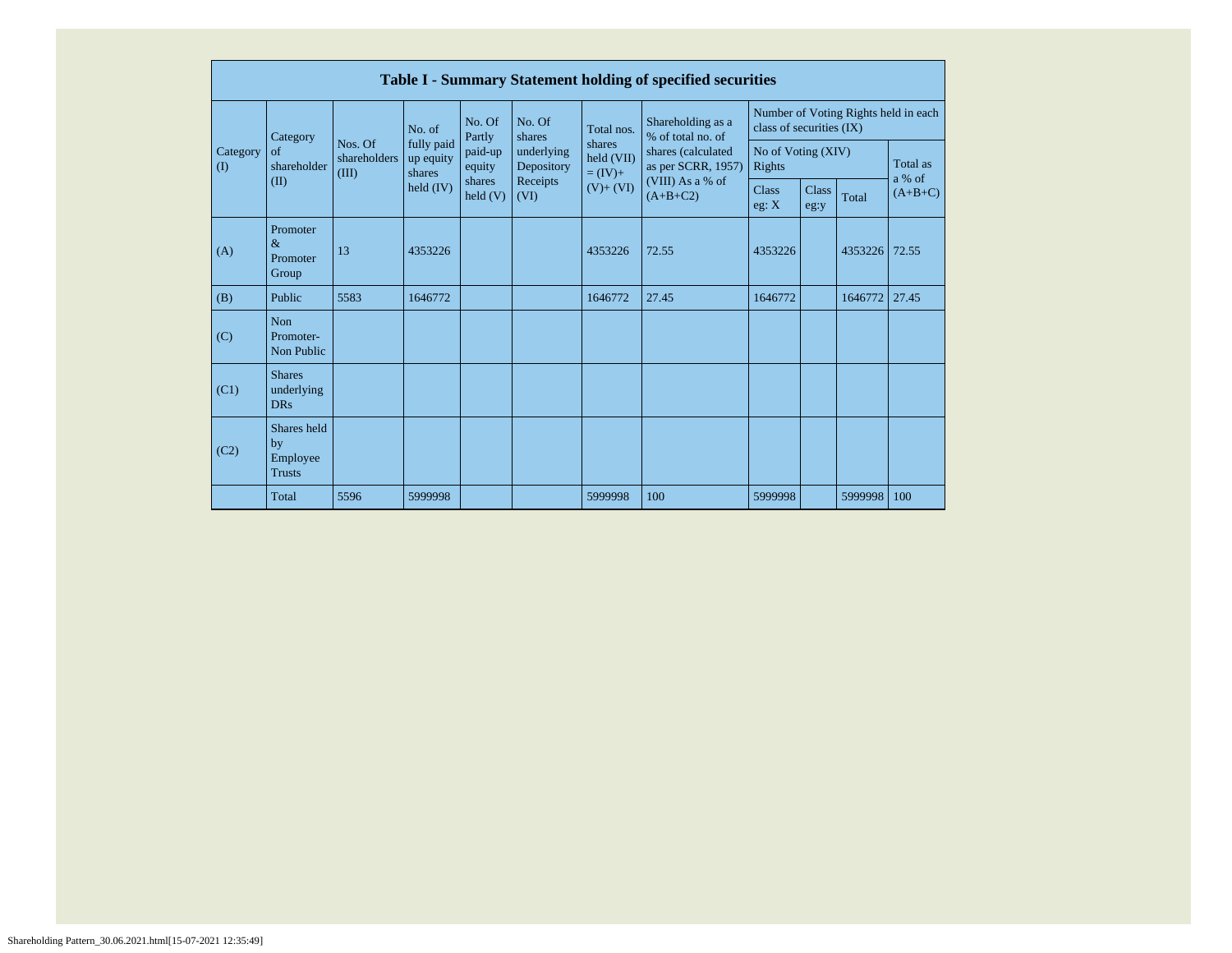|                 |                                                |                                                                                          |                                       |                                                                                                                                                                                           | Table I - Summary Statement holding of specified securities                              |            |                                                                               |            |                                                         |                                |
|-----------------|------------------------------------------------|------------------------------------------------------------------------------------------|---------------------------------------|-------------------------------------------------------------------------------------------------------------------------------------------------------------------------------------------|------------------------------------------------------------------------------------------|------------|-------------------------------------------------------------------------------|------------|---------------------------------------------------------|--------------------------------|
| Category<br>(1) | Category<br>$\sigma$ f<br>shareholder<br>(II)  | No. Of<br><b>Shares</b><br>Underlying<br>Outstanding<br>convertible<br>securities<br>(X) | No. of<br><b>Shares</b><br>Underlying | Number of<br>No. Of Shares<br>Shareholding, as a %<br>Locked in<br>Underlying<br>assuming full<br>shares (XII)<br>conversion of<br>Outstanding<br>convertible<br>convertible securities ( |                                                                                          |            | Number of<br><b>Shares</b><br>pledged or<br>otherwise<br>encumbered<br>(XIII) |            | Number of<br>equity shares<br>held in                   |                                |
|                 |                                                |                                                                                          | Outstanding<br>Warrants<br>$(X_i)$    | securities and<br>No. Of<br>Warrants $(X_i)$<br>(a)                                                                                                                                       | as a percentage of<br>diluted share capital)<br>$(XI)=(VII)+(X) As a$<br>% of $(A+B+C2)$ | No.<br>(a) | As a<br>$%$ of<br>total<br><b>Shares</b><br>held<br>(b)                       | No.<br>(a) | As a<br>$%$ of<br>total<br><b>Shares</b><br>held<br>(b) | dematerialized<br>form $(XIV)$ |
| (A)             | Promoter<br>$\&$<br>Promoter<br>Group          |                                                                                          |                                       |                                                                                                                                                                                           | 72.55                                                                                    |            |                                                                               |            |                                                         | 4353226                        |
| (B)             | Public                                         |                                                                                          |                                       |                                                                                                                                                                                           | 27.45                                                                                    |            |                                                                               |            |                                                         | 1570922                        |
| (C)             | <b>Non</b><br>Promoter-<br>Non Public          |                                                                                          |                                       |                                                                                                                                                                                           |                                                                                          |            |                                                                               |            |                                                         |                                |
| (C1)            | <b>Shares</b><br>underlying<br><b>DRs</b>      |                                                                                          |                                       |                                                                                                                                                                                           |                                                                                          |            |                                                                               |            |                                                         |                                |
| (C2)            | Shares held<br>by<br>Employee<br><b>Trusts</b> |                                                                                          |                                       |                                                                                                                                                                                           |                                                                                          |            |                                                                               |            |                                                         |                                |
|                 | Total                                          |                                                                                          |                                       |                                                                                                                                                                                           | 100                                                                                      |            |                                                                               |            |                                                         | 5924148                        |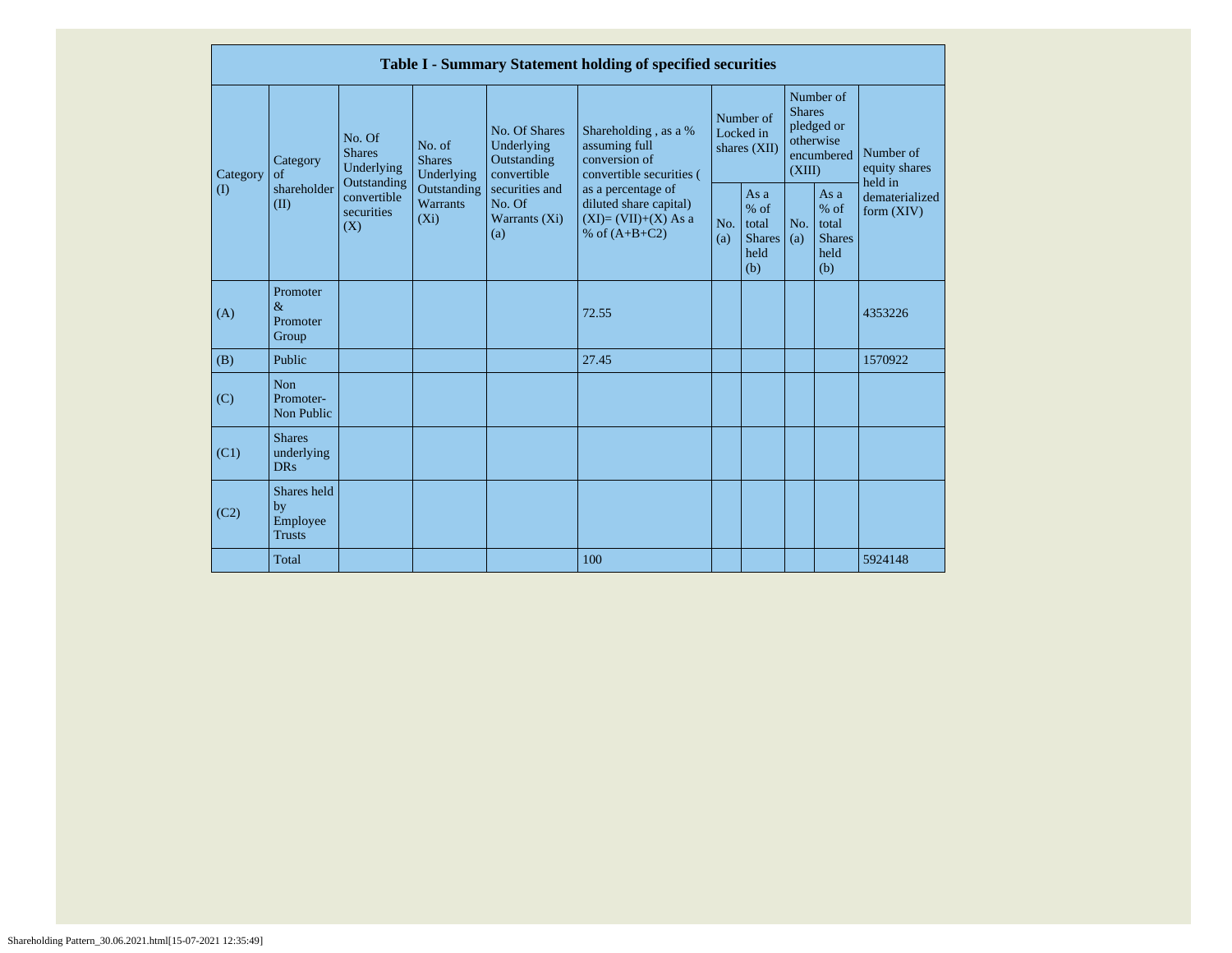|                                                                                         | Table II - Statement showing shareholding pattern of the Promoter and Promoter Group                                |                       |                                  |                                       |                                              |                                                 |                                                                        |                               |               |                                 |                                           |
|-----------------------------------------------------------------------------------------|---------------------------------------------------------------------------------------------------------------------|-----------------------|----------------------------------|---------------------------------------|----------------------------------------------|-------------------------------------------------|------------------------------------------------------------------------|-------------------------------|---------------|---------------------------------|-------------------------------------------|
|                                                                                         |                                                                                                                     |                       | No. of                           | No. Of<br>Partly                      | No. Of                                       | Total<br>nos.                                   | Shareholding as<br>a % of total no.                                    | each class of securities (IX) |               | Number of Voting Rights held in |                                           |
|                                                                                         | Category $\&$                                                                                                       | Nos. Of               | fully<br>paid up                 | paid-                                 | shares                                       | shares                                          | of shares                                                              | No of Voting (XIV) Rights     |               |                                 | Total                                     |
| Sr.                                                                                     | Name of the<br>Shareholders (I)                                                                                     | shareholders<br>(III) | equity<br>shares<br>held<br>(IV) | up<br>equity<br>shares<br>held<br>(V) | underlying<br>Depository<br>Receipts<br>(VI) | held<br>$(VII) =$<br>$(IV)+$<br>$(V)$ +<br>(VI) | (calculated as<br>per SCRR,<br>1957) (VIII) As<br>a % of<br>$(A+B+C2)$ | Class eg:<br>$\mathbf X$      | Class<br>eg:y | Total                           | as a %<br>of<br>Total<br>Voting<br>rights |
| A                                                                                       | Table II - Statement showing shareholding pattern of the Promoter and Promoter Group                                |                       |                                  |                                       |                                              |                                                 |                                                                        |                               |               |                                 |                                           |
| (1)                                                                                     | Indian                                                                                                              |                       |                                  |                                       |                                              |                                                 |                                                                        |                               |               |                                 |                                           |
| (d)                                                                                     | Any Other<br>(specify)                                                                                              | 13                    | 4353226                          |                                       |                                              | 4353226                                         | 72.55                                                                  | 4353226                       |               | 4353226                         | 72.55                                     |
| Sub-Total (A)<br>(1)                                                                    |                                                                                                                     | 13                    | 4353226                          |                                       |                                              | 4353226                                         | 72.55                                                                  | 4353226                       |               | 4353226                         | 72.55                                     |
| (2)                                                                                     | Foreign                                                                                                             |                       |                                  |                                       |                                              |                                                 |                                                                        |                               |               |                                 |                                           |
| Total<br>Shareholding<br>of Promoter<br>and Promoter<br>Group $(A)=$<br>$(A)(1)+(A)(2)$ |                                                                                                                     | 13                    | 4353226                          |                                       |                                              | 4353226                                         | 72.55                                                                  | 4353226                       |               | 4353226                         | 72.55                                     |
| B                                                                                       | Table III - Statement showing shareholding pattern of the Public shareholder                                        |                       |                                  |                                       |                                              |                                                 |                                                                        |                               |               |                                 |                                           |
| (1)                                                                                     | Institutions                                                                                                        |                       |                                  |                                       |                                              |                                                 |                                                                        |                               |               |                                 |                                           |
| (f)                                                                                     | Financial<br>Institutions/<br><b>Banks</b>                                                                          | 3                     | 414                              |                                       |                                              | 414                                             | 0.01                                                                   | 414                           |               | 414                             | 0.01                                      |
| (g)                                                                                     | Insurance<br>Companies                                                                                              | $\sqrt{2}$            | 748862                           |                                       |                                              | 748862                                          | 12.48                                                                  | 748862                        |               | 748862                          | 12.48                                     |
| Sub-Total (B)<br>(1)                                                                    |                                                                                                                     | 5                     | 749276                           |                                       |                                              | 749276                                          | 12.49                                                                  | 749276                        |               | 749276                          | 12.49                                     |
| (3)                                                                                     | Non-institutions                                                                                                    |                       |                                  |                                       |                                              |                                                 |                                                                        |                               |               |                                 |                                           |
| (a(i))                                                                                  | Individuals -<br>i.Individual<br>shareholders<br>holding nominal<br>share capital up<br>to Rs. 2 lakhs.             | 5194                  | 632964                           |                                       |                                              | 632964                                          | 10.55                                                                  | 632964                        |               | 632964                          | 10.55                                     |
| (a(ii))                                                                                 | Individuals - ii.<br>Individual<br>shareholders<br>holding nominal<br>share capital in<br>excess of Rs. 2<br>lakhs. | $\mathbf{1}$          | 25154                            |                                       |                                              | 25154                                           | 0.42                                                                   | 25154                         |               | 25154                           | 0.42                                      |
| (e)                                                                                     | Any Other                                                                                                           | 383                   | 239378                           |                                       |                                              | 239378                                          | 3.99                                                                   | 239378                        |               | 239378                          | 3.99                                      |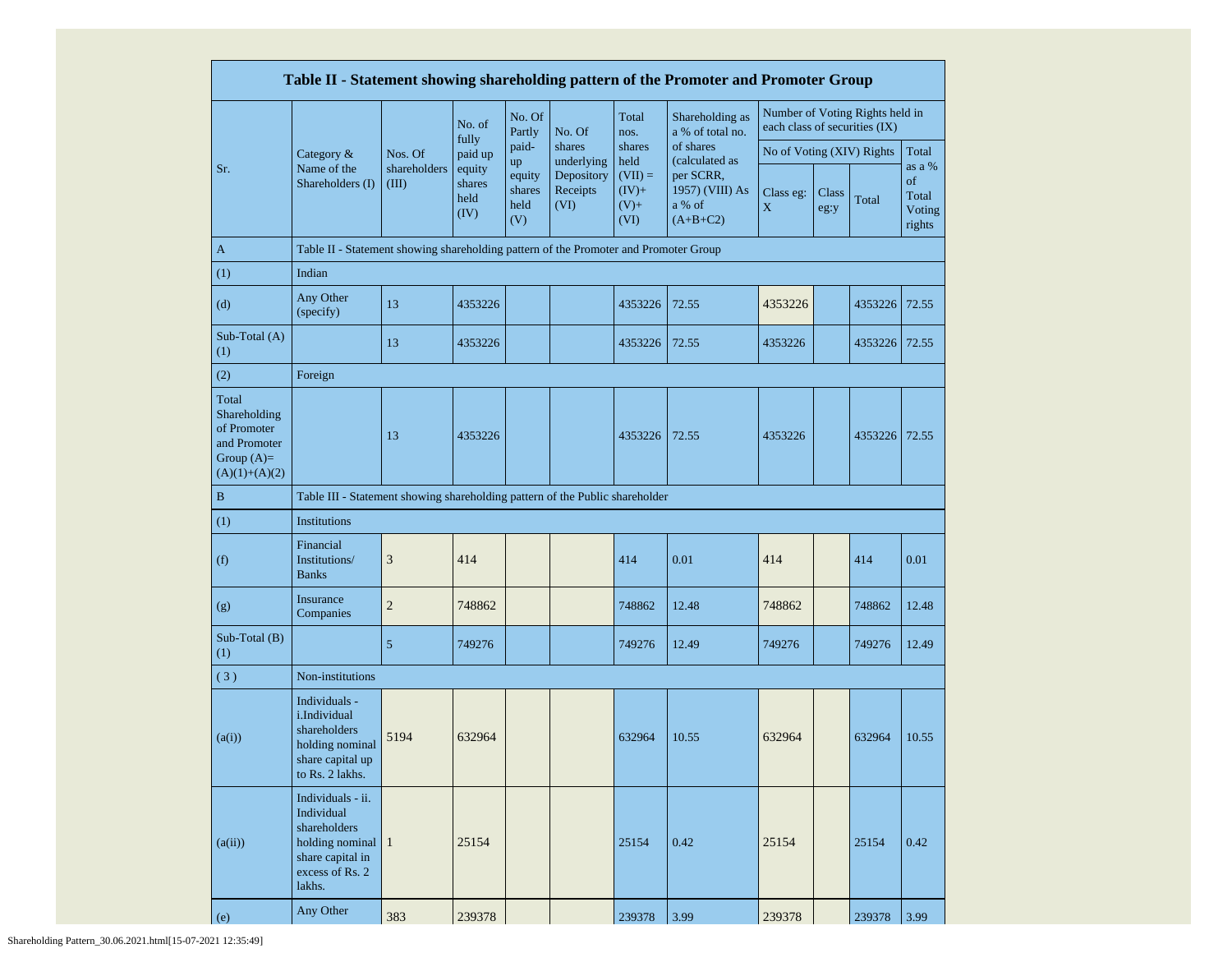|                                                                         | (specify) |      |         |  |         |                                                                                               |         |         |       |
|-------------------------------------------------------------------------|-----------|------|---------|--|---------|-----------------------------------------------------------------------------------------------|---------|---------|-------|
| Sub-Total $(B)$<br>(3)                                                  |           | 5578 | 897496  |  | 897496  | 14.96                                                                                         | 897496  | 897496  | 14.96 |
| <b>Total Public</b><br>Shareholding<br>$(B)=(B)(1)+$<br>$(B)(2)+(B)(3)$ |           | 5583 | 1646772 |  | 1646772 | 27.45                                                                                         | 1646772 | 1646772 | 27.45 |
| $\overline{C}$                                                          |           |      |         |  |         | Table IV - Statement showing shareholding pattern of the Non Promoter- Non Public shareholder |         |         |       |
| Total (<br>$A+B+C2$ )                                                   |           | 5596 | 5999998 |  | 5999998 | 100                                                                                           | 5999998 | 5999998 | 100   |
| Total<br>$(A+B+C)$                                                      |           | 5596 | 5999998 |  | 5999998 | 100                                                                                           | 5999998 | 5999998 | 100   |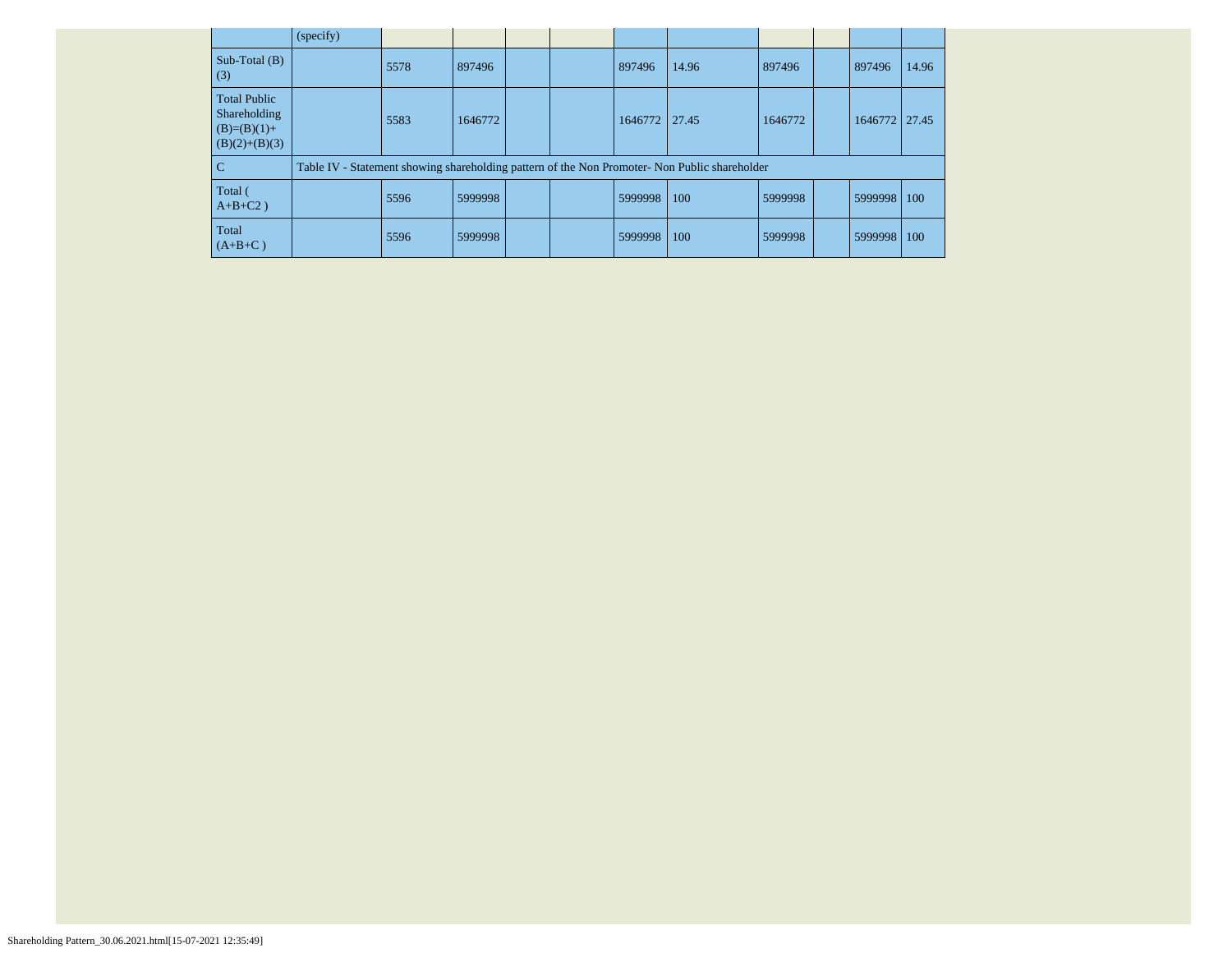|                                                                                         |                                                                        |                                       |                                                                                                                                                  | Table II - Statement showing shareholding pattern of the Promoter and Promoter Group          |  |                                                         |            |                                                                               |                                                                         |  |
|-----------------------------------------------------------------------------------------|------------------------------------------------------------------------|---------------------------------------|--------------------------------------------------------------------------------------------------------------------------------------------------|-----------------------------------------------------------------------------------------------|--|---------------------------------------------------------|------------|-------------------------------------------------------------------------------|-------------------------------------------------------------------------|--|
|                                                                                         | No. Of<br><b>Shares</b><br>Underlying<br>Outstanding                   | No. of<br><b>Shares</b><br>Underlying | No. Of Shares<br>Shareholding, as a %<br>Underlying<br>assuming full conversion of<br>Outstanding<br>convertible securities (as a<br>convertible |                                                                                               |  | Number of<br>Locked in<br>shares $(XII)$                |            | Number of<br><b>Shares</b><br>pledged or<br>otherwise<br>encumbered<br>(XIII) | Number of<br>equity shares<br>held in<br>dematerialized<br>form $(XIV)$ |  |
| Sr.                                                                                     | Outstanding<br>convertible<br>Warrants<br>securities<br>$(X_i)$<br>(X) |                                       | securities and<br>No. Of Warrants<br>$(Xi)$ (a)                                                                                                  | percentage of diluted share<br>capital) (XI)= $(VII)+(X)$ As<br>a % of $(A+B+C2)$             |  | As a<br>$%$ of<br>total<br><b>Shares</b><br>held<br>(b) | No.<br>(a) | As a<br>% of<br>total<br><b>Shares</b><br>held<br>(b)                         |                                                                         |  |
| $\mathbf{A}$                                                                            |                                                                        |                                       |                                                                                                                                                  | Table II - Statement showing shareholding pattern of the Promoter and Promoter Group          |  |                                                         |            |                                                                               |                                                                         |  |
| (1)                                                                                     | Indian                                                                 |                                       |                                                                                                                                                  |                                                                                               |  |                                                         |            |                                                                               |                                                                         |  |
| (d)                                                                                     |                                                                        |                                       |                                                                                                                                                  | 72.55                                                                                         |  |                                                         |            |                                                                               | 4353226                                                                 |  |
| Sub-Total (A)<br>(1)                                                                    |                                                                        |                                       |                                                                                                                                                  | 72.55                                                                                         |  |                                                         |            |                                                                               | 4353226                                                                 |  |
| (2)                                                                                     | Foreign                                                                |                                       |                                                                                                                                                  |                                                                                               |  |                                                         |            |                                                                               |                                                                         |  |
| Total<br>Shareholding<br>of Promoter<br>and Promoter<br>Group $(A)=$<br>$(A)(1)+(A)(2)$ | 72.55                                                                  |                                       |                                                                                                                                                  |                                                                                               |  |                                                         |            | 4353226                                                                       |                                                                         |  |
| B                                                                                       |                                                                        |                                       |                                                                                                                                                  | Table III - Statement showing shareholding pattern of the Public shareholder                  |  |                                                         |            |                                                                               |                                                                         |  |
| (1)                                                                                     | Institutions                                                           |                                       |                                                                                                                                                  |                                                                                               |  |                                                         |            |                                                                               |                                                                         |  |
| (f)                                                                                     |                                                                        |                                       |                                                                                                                                                  | 0.01                                                                                          |  |                                                         |            |                                                                               | $\boldsymbol{0}$                                                        |  |
| (g)                                                                                     |                                                                        |                                       |                                                                                                                                                  | 12.48                                                                                         |  |                                                         |            |                                                                               | 748862                                                                  |  |
| Sub-Total (B)<br>(1)                                                                    |                                                                        |                                       |                                                                                                                                                  | 12.49                                                                                         |  |                                                         |            |                                                                               | 748862                                                                  |  |
| (3)                                                                                     | Non-institutions                                                       |                                       |                                                                                                                                                  |                                                                                               |  |                                                         |            |                                                                               |                                                                         |  |
| (a(i))                                                                                  |                                                                        |                                       |                                                                                                                                                  | 10.55                                                                                         |  |                                                         |            |                                                                               | 558186                                                                  |  |
| (a(ii))                                                                                 |                                                                        |                                       |                                                                                                                                                  | 0.42                                                                                          |  |                                                         |            |                                                                               | 25154                                                                   |  |
| (e)                                                                                     |                                                                        |                                       |                                                                                                                                                  | 3.99                                                                                          |  |                                                         |            |                                                                               | 238720                                                                  |  |
| Sub-Total (B)<br>(3)                                                                    |                                                                        |                                       |                                                                                                                                                  | 14.96                                                                                         |  |                                                         |            |                                                                               | 822060                                                                  |  |
| <b>Total Public</b><br>Shareholding<br>$(B)=(B)(1)+$<br>$(B)(2)+(B)(3)$                 | 27.45                                                                  |                                       |                                                                                                                                                  | 1570922                                                                                       |  |                                                         |            |                                                                               |                                                                         |  |
| ${\bf C}$                                                                               |                                                                        |                                       |                                                                                                                                                  | Table IV - Statement showing shareholding pattern of the Non Promoter- Non Public shareholder |  |                                                         |            |                                                                               |                                                                         |  |
| Total (                                                                                 |                                                                        |                                       |                                                                                                                                                  | 100                                                                                           |  |                                                         |            |                                                                               | 5924148                                                                 |  |

a stra a Brit a Brit

a ka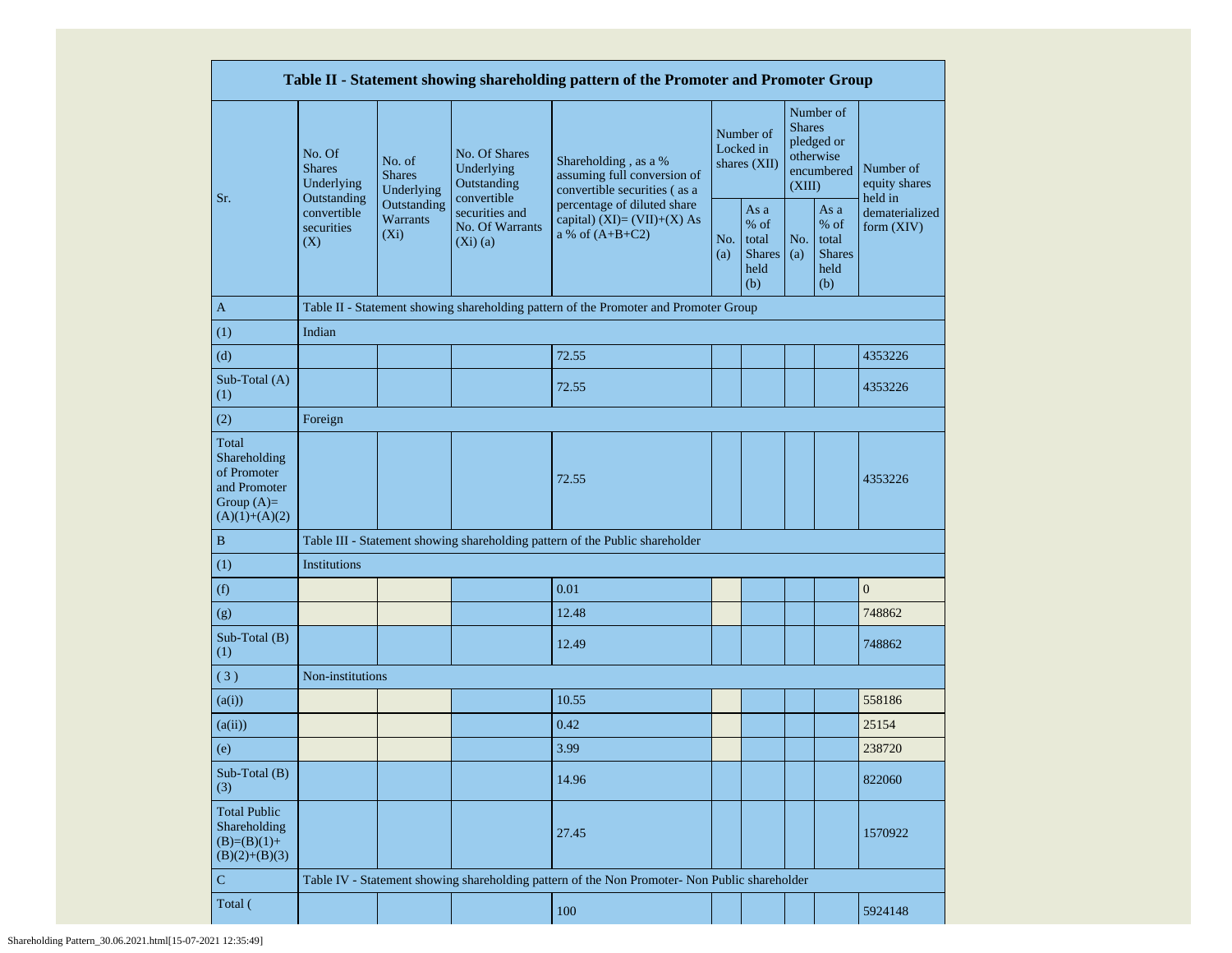| $A+B+C2$ )      |  |     |  |  |         |
|-----------------|--|-----|--|--|---------|
| Total $(A+B+C)$ |  | 100 |  |  | 5924148 |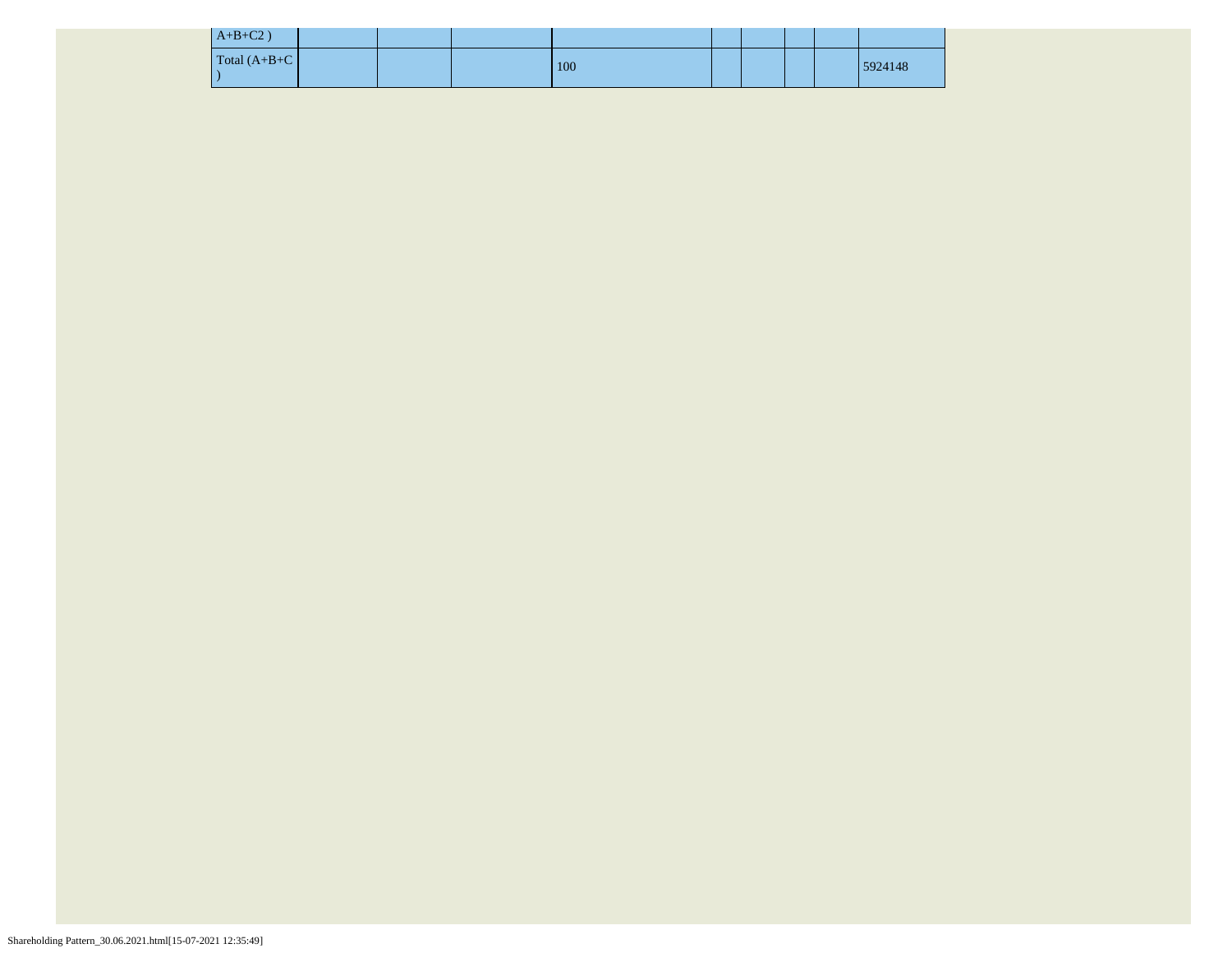|                                                                                                                            |                                                               |                                        | Any Other (specify)                        |                                        |                                        |                                        |                                        |
|----------------------------------------------------------------------------------------------------------------------------|---------------------------------------------------------------|----------------------------------------|--------------------------------------------|----------------------------------------|----------------------------------------|----------------------------------------|----------------------------------------|
| Searial No.                                                                                                                | $\mathbf{1}$                                                  | $\overline{c}$                         | 3                                          | $\overline{4}$                         | 5                                      | 6                                      | $\overline{7}$                         |
| Category                                                                                                                   | Director or<br>Director's<br>Relatives                        | Director or<br>Director's<br>Relatives | Director or<br><b>Director's Relatives</b> | Director or<br>Director's<br>Relatives | Director or<br>Director's<br>Relatives | Director or<br>Director's<br>Relatives | Director or<br>Director's<br>Relatives |
| Name of the<br>Shareholders<br>$($ I                                                                                       | <b>DILEEP</b><br><b>MALHOTRA</b>                              | <b>RANJIT</b><br><b>MALHOTRA</b>       | SATISHCHANDRA<br><b>MALHOTRA</b>           | UMA<br><b>MALHOTRA</b>                 | <b>KABIR</b><br><b>MALHOTRA</b>        | <b>USHADEVI</b><br><b>MALHOTRA</b>     | ANAJALI<br><b>MALHOTRA</b>             |
| PAN(II)                                                                                                                    | AFBPM6027K                                                    | AFBPM6026J                             | AFBPM6023P                                 | AABPM1326N                             | AADPM6005A                             | AGSPM5466L                             | AUQPM3884L                             |
| No. of the<br>Shareholders<br>$\rm(D)$                                                                                     | $\mathbf{1}$                                                  | $\mathbf{1}$                           | $\mathbf{1}$                               | $\mathbf{1}$                           | $\mathbf{1}$                           | $\mathbf{1}$                           | $\mathbf{1}$                           |
| No. of fully<br>paid up equity<br>shares held<br>(IV)                                                                      | 1475975                                                       | 968403                                 | 95582                                      | 125222                                 | 195874                                 | 198117                                 | 127248                                 |
| No. Of Partly<br>paid-up equity<br>shares held<br>(V)                                                                      |                                                               |                                        |                                            |                                        |                                        |                                        |                                        |
| No. Of shares<br>underlying<br>Depository<br>Receipts (VI)                                                                 |                                                               |                                        |                                            |                                        |                                        |                                        |                                        |
| Total nos.<br>shares held<br>$(VII) = (IV) +$<br>$(V)+(VI)$                                                                | 1475975                                                       | 968403                                 | 95582                                      | 125222                                 | 195874                                 | 198117                                 | 127248                                 |
| Shareholding<br>as a % of total<br>no. of shares<br>(calculated as<br>per SCRR,<br>1957) (VIII)<br>As a % of<br>$(A+B+C2)$ | 24.6                                                          | 16.14                                  | 1.59                                       | 2.09                                   | 3.26                                   | 3.3                                    | 2.12                                   |
|                                                                                                                            | Number of Voting Rights held in each class of securities (IX) |                                        |                                            |                                        |                                        |                                        |                                        |
| Class eg: X                                                                                                                | 1475975                                                       | 968403                                 | 95582                                      | 125222                                 | 195874                                 | 198117                                 | 127248                                 |
| Class eg:y                                                                                                                 |                                                               |                                        |                                            |                                        |                                        |                                        |                                        |
| Total                                                                                                                      | 1475975                                                       | 968403                                 | 95582                                      | 125222                                 | 195874                                 | 198117                                 | 127248                                 |
| Total as a %<br>of Total<br>Voting rights                                                                                  | 24.6                                                          | 16.14                                  | 1.59                                       | 2.09                                   | 3.26                                   | 3.3                                    | 2.12                                   |
| No. Of Shares<br>Underlying<br>Outstanding                                                                                 |                                                               |                                        |                                            |                                        |                                        |                                        |                                        |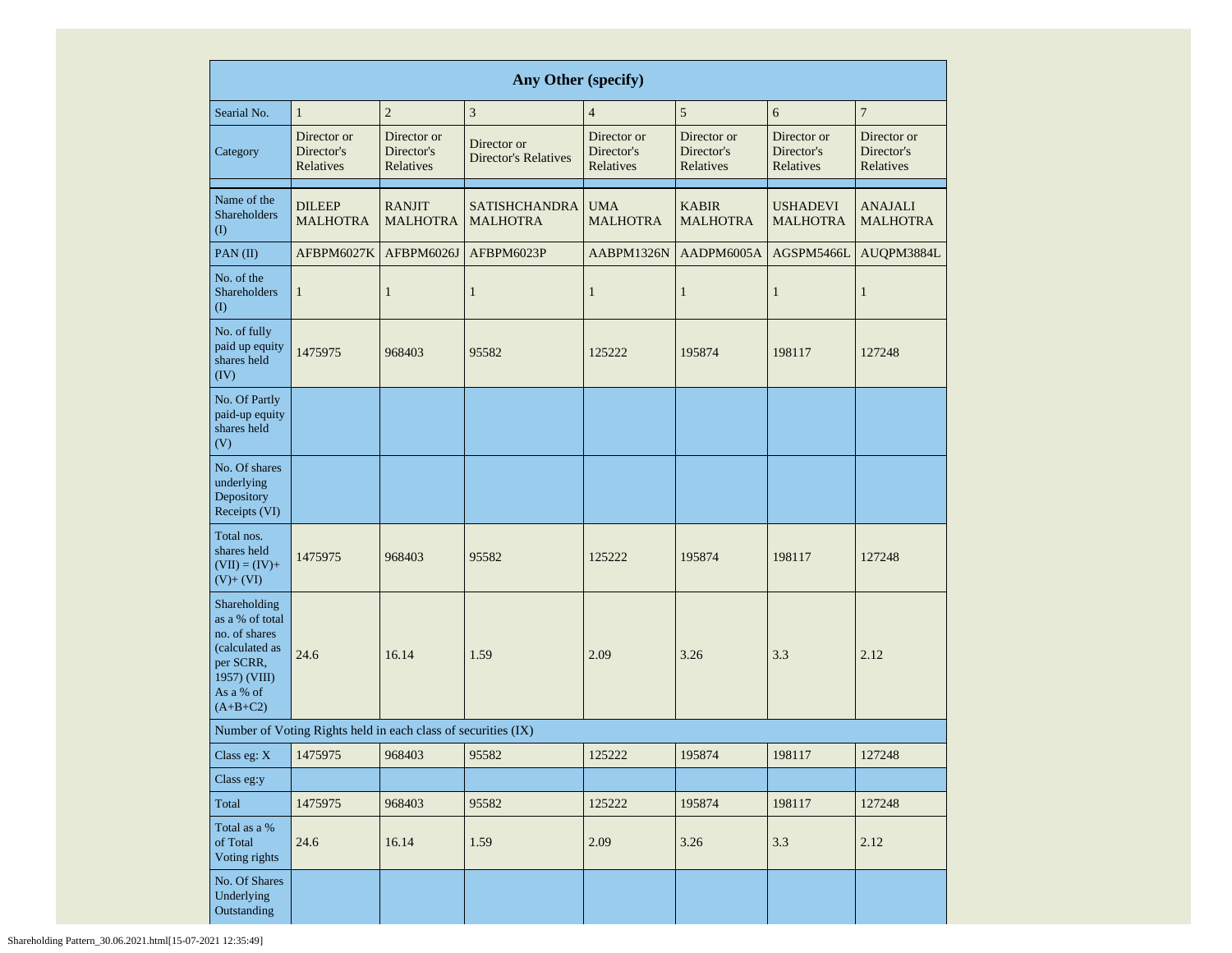| convertible<br>securities $(X)$                                                                                                                                                              |                                                         |        |       |        |        |        |        |
|----------------------------------------------------------------------------------------------------------------------------------------------------------------------------------------------|---------------------------------------------------------|--------|-------|--------|--------|--------|--------|
| No. of Shares<br>Underlying<br>Outstanding<br>Warrants (Xi)                                                                                                                                  |                                                         |        |       |        |        |        |        |
| No. Of Shares<br>Underlying<br>Outstanding<br>convertible<br>securities and<br>No. Of<br>Warrants (Xi)<br>(a)                                                                                |                                                         |        |       |        |        |        |        |
| Shareholding,<br>as a %<br>assuming full<br>conversion of<br>convertible<br>securities (as a<br>percentage of<br>diluted share<br>capital) $(XI)=$<br>$(VII)+(X)$ As<br>a % of<br>$(A+B+C2)$ | 24.6                                                    | 16.14  | 1.59  | 2.09   | 3.26   | 3.3    | 2.12   |
|                                                                                                                                                                                              |                                                         |        |       |        |        |        |        |
|                                                                                                                                                                                              | Number of Locked in shares (XII)                        |        |       |        |        |        |        |
| No. $(a)$                                                                                                                                                                                    |                                                         |        |       |        |        |        |        |
| As a % of<br>total Shares<br>held (b)                                                                                                                                                        |                                                         |        |       |        |        |        |        |
|                                                                                                                                                                                              | Number of Shares pledged or otherwise encumbered (XIII) |        |       |        |        |        |        |
| No. $(a)$                                                                                                                                                                                    |                                                         |        |       |        |        |        |        |
| As a % of<br>total Shares<br>held (b)                                                                                                                                                        |                                                         |        |       |        |        |        |        |
| Number of<br>equity shares<br>held in<br>dematerialized<br>form (XIV)                                                                                                                        | 1475975                                                 | 968403 | 95582 | 125222 | 195874 | 198117 | 127248 |
|                                                                                                                                                                                              | Reason for not providing PAN                            |        |       |        |        |        |        |
| Reason for not<br>providing<br>PAN                                                                                                                                                           |                                                         |        |       |        |        |        |        |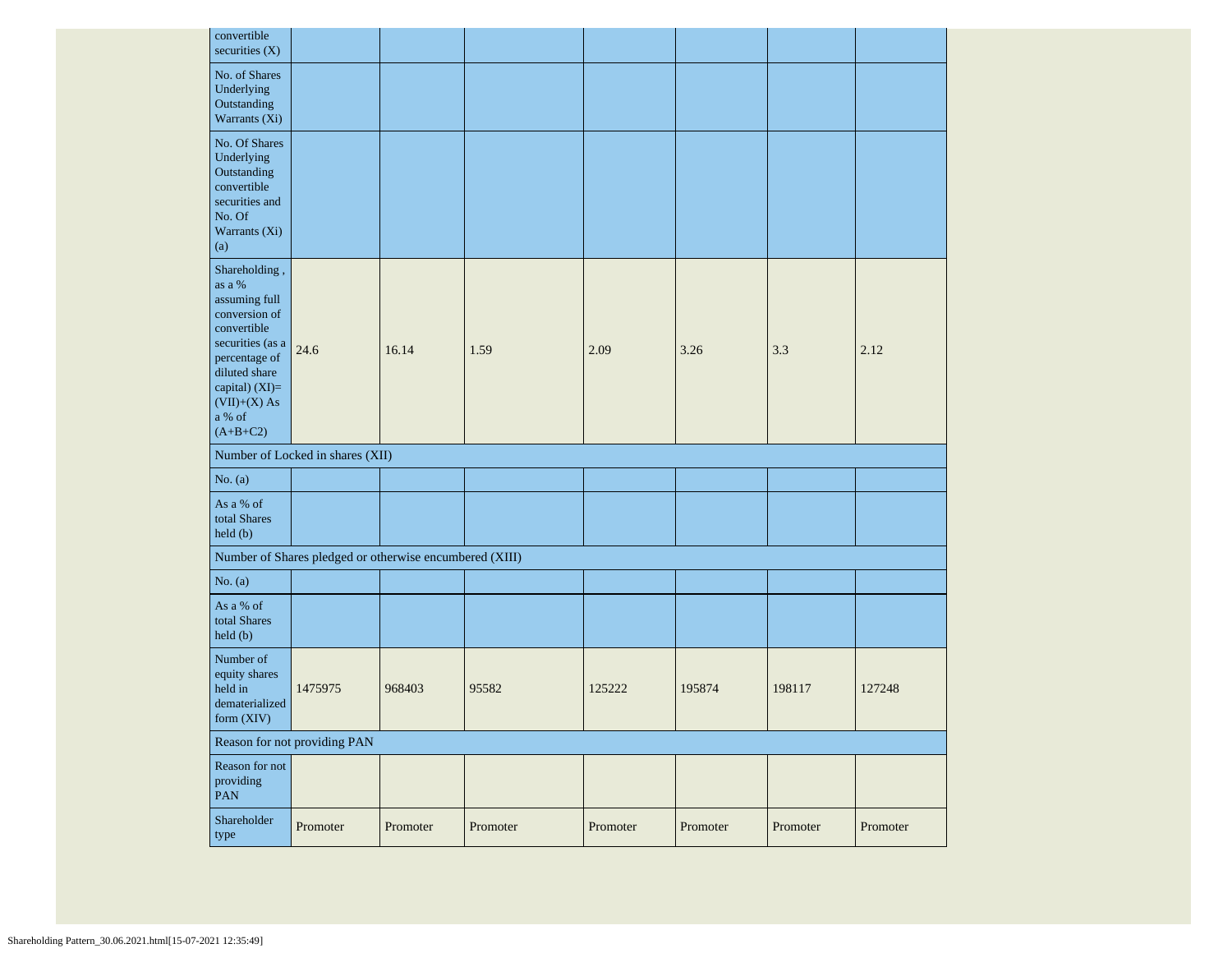| Any Other (specify)                                                                                                  |                                                                                   |                                                                                             |                                                                                   |                                                                               |                                                                                      |                                                                                       |  |  |  |  |  |
|----------------------------------------------------------------------------------------------------------------------|-----------------------------------------------------------------------------------|---------------------------------------------------------------------------------------------|-----------------------------------------------------------------------------------|-------------------------------------------------------------------------------|--------------------------------------------------------------------------------------|---------------------------------------------------------------------------------------|--|--|--|--|--|
| Searial No.                                                                                                          | 8                                                                                 | 9                                                                                           | 10                                                                                | 11                                                                            | 12                                                                                   | 13                                                                                    |  |  |  |  |  |
| Category                                                                                                             | <b>Trusts</b>                                                                     | <b>Trusts</b>                                                                               | <b>Trusts</b>                                                                     | Trusts                                                                        | <b>Trusts</b>                                                                        | <b>Bodies</b><br>Corporate                                                            |  |  |  |  |  |
| Name of the<br>Shareholders (I)                                                                                      | S C<br>MALHOTRA,<br>Trustee, Empire<br>Dyeing<br>Employees<br><b>Welfare Fund</b> | S C MALHOTRA,<br>Trustee, Empire<br><b>Machine Tool</b><br><b>Employees Welfare</b><br>Fund | S C<br>MALHOTRA,<br>Trustee, EIL<br>Corporate<br>Employees<br><b>Welfare Fund</b> | S C MALHOTRA,<br>Trustee, Garlick<br>Engineering<br>Employees Welfare<br>Fund | S C<br>MALHOTRA,<br>Trustee, Vitrum<br><b>Glass Employees</b><br><b>Welfare Fund</b> | <b>RANDIL</b><br><b>TRADING</b><br><b>COMPANY</b><br><b>PRIVATE</b><br><b>LIMITED</b> |  |  |  |  |  |
| $PAN$ (II)                                                                                                           | AAAAE0015A                                                                        | AAAAE0016D                                                                                  | AAAAE0017C                                                                        | AAAAG0025E                                                                    | AAAAV0022G                                                                           | AAACR2626Q                                                                            |  |  |  |  |  |
| No. of the<br>Shareholders (I)                                                                                       | $\mathbf{1}$                                                                      | $\mathbf{1}$                                                                                | $\mathbf{1}$                                                                      | $\mathbf{1}$                                                                  | $\mathbf{1}$                                                                         | $\mathbf{1}$                                                                          |  |  |  |  |  |
| No. of fully paid<br>up equity shares<br>held $(IV)$                                                                 | 9999                                                                              | 10123                                                                                       | 12410                                                                             | 11998                                                                         | 10285                                                                                | 1111990                                                                               |  |  |  |  |  |
| No. Of Partly paid-<br>up equity shares<br>held (V)                                                                  |                                                                                   |                                                                                             |                                                                                   |                                                                               |                                                                                      |                                                                                       |  |  |  |  |  |
| No. Of shares<br>underlying<br>Depository<br>Receipts (VI)                                                           |                                                                                   |                                                                                             |                                                                                   |                                                                               |                                                                                      |                                                                                       |  |  |  |  |  |
| Total nos. shares<br>held $(VII) = (IV) +$<br>$(V) + (VI)$                                                           | 9999                                                                              | 10123                                                                                       | 12410                                                                             | 11998                                                                         | 10285                                                                                | 1111990                                                                               |  |  |  |  |  |
| Shareholding as a<br>% of total no. of<br>shares (calculated<br>as per SCRR,<br>1957) (VIII) As a<br>% of $(A+B+C2)$ | 0.17                                                                              | 0.17                                                                                        | 0.21                                                                              | 0.2                                                                           | 0.17                                                                                 | 18.53                                                                                 |  |  |  |  |  |
|                                                                                                                      |                                                                                   | Number of Voting Rights held in each class of securities (IX)                               |                                                                                   |                                                                               |                                                                                      |                                                                                       |  |  |  |  |  |
| Class eg: X                                                                                                          | 9999                                                                              | 10123                                                                                       | 12410                                                                             | 11998                                                                         | 10285                                                                                | 1111990                                                                               |  |  |  |  |  |
| Class eg:y                                                                                                           |                                                                                   |                                                                                             |                                                                                   |                                                                               |                                                                                      |                                                                                       |  |  |  |  |  |
| Total                                                                                                                | 9999                                                                              | 10123                                                                                       | 12410                                                                             | 11998                                                                         | 10285                                                                                | 1111990                                                                               |  |  |  |  |  |
| Total as a % of<br><b>Total Voting rights</b>                                                                        | 0.17                                                                              | 0.17                                                                                        | 0.21                                                                              | $0.2\,$                                                                       | 0.17                                                                                 | 18.53                                                                                 |  |  |  |  |  |
| No. Of Shares<br>Underlying<br>Outstanding<br>convertible<br>securities $(X)$                                        |                                                                                   |                                                                                             |                                                                                   |                                                                               |                                                                                      |                                                                                       |  |  |  |  |  |
| No. of Shares<br>Underlying                                                                                          |                                                                                   |                                                                                             |                                                                                   |                                                                               |                                                                                      |                                                                                       |  |  |  |  |  |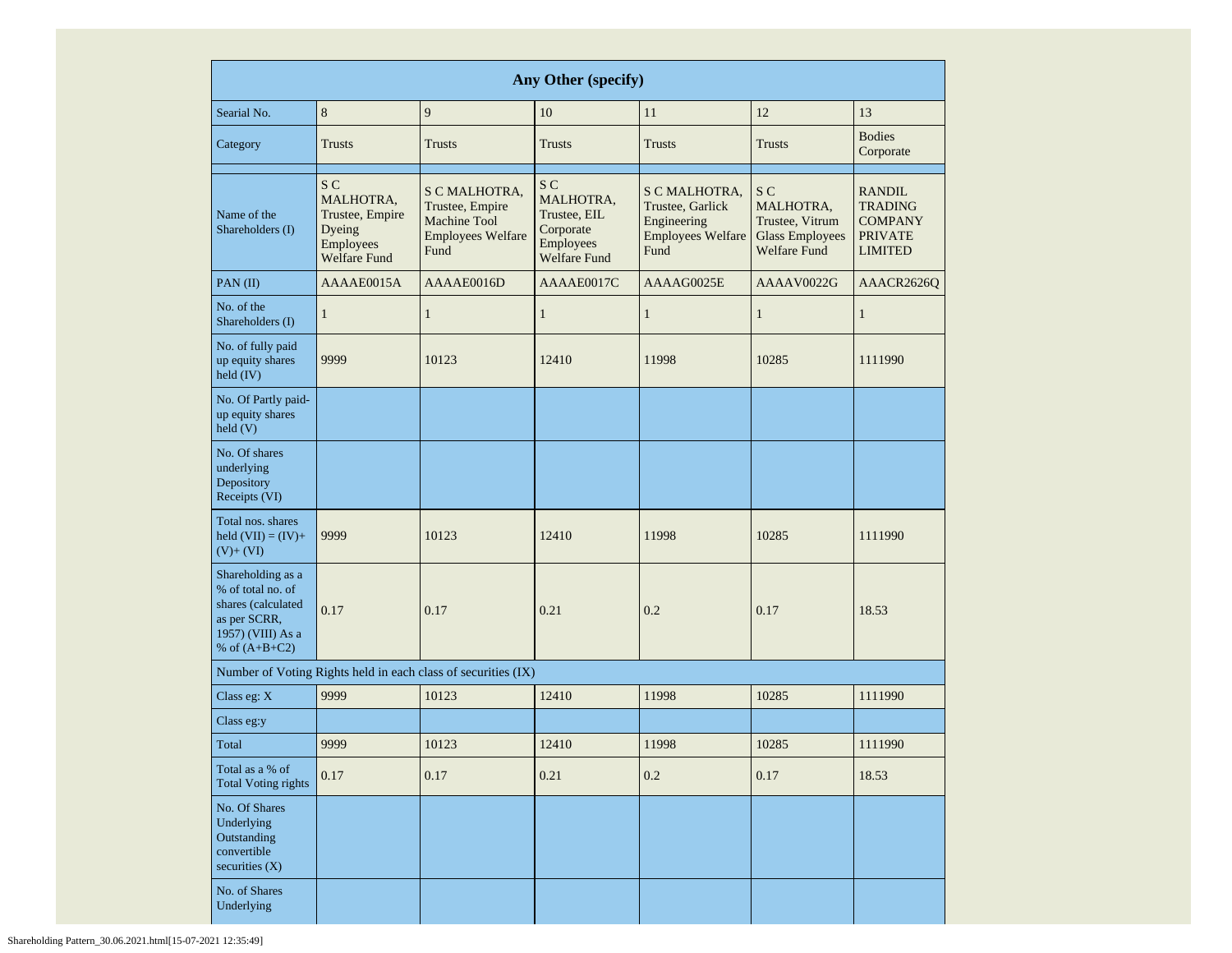| Outstanding<br>Warrants (Xi)                                                                                                                                                         |          |                                                         |          |          |          |                   |
|--------------------------------------------------------------------------------------------------------------------------------------------------------------------------------------|----------|---------------------------------------------------------|----------|----------|----------|-------------------|
| No. Of Shares<br>Underlying<br>Outstanding<br>convertible<br>securities and No.<br>Of Warrants (Xi)<br>(a)                                                                           |          |                                                         |          |          |          |                   |
| Shareholding, as a<br>% assuming full<br>conversion of<br>convertible<br>securities (as a<br>percentage of<br>diluted share<br>capital) $(XI)=$<br>(VII)+(X) As a %<br>of $(A+B+C2)$ | 0.17     | 0.17                                                    | 0.21     | 0.2      | 0.17     | 18.53             |
| Number of Locked in shares (XII)                                                                                                                                                     |          |                                                         |          |          |          |                   |
| No. $(a)$                                                                                                                                                                            |          |                                                         |          |          |          |                   |
| As a % of total<br>Shares held (b)                                                                                                                                                   |          |                                                         |          |          |          |                   |
|                                                                                                                                                                                      |          | Number of Shares pledged or otherwise encumbered (XIII) |          |          |          |                   |
| No. $(a)$                                                                                                                                                                            |          |                                                         |          |          |          |                   |
| As a % of total<br>Shares held (b)                                                                                                                                                   |          |                                                         |          |          |          |                   |
| Number of equity<br>shares held in<br>dematerialized<br>form (XIV)                                                                                                                   | 9999     | 10123                                                   | 12410    | 11998    | 10285    | 1111990           |
| Reason for not providing PAN                                                                                                                                                         |          |                                                         |          |          |          |                   |
| Reason for not<br>providing PAN                                                                                                                                                      |          |                                                         |          |          |          |                   |
| Shareholder type                                                                                                                                                                     | Promoter | Promoter                                                | Promoter | Promoter | Promoter | Promoter<br>Group |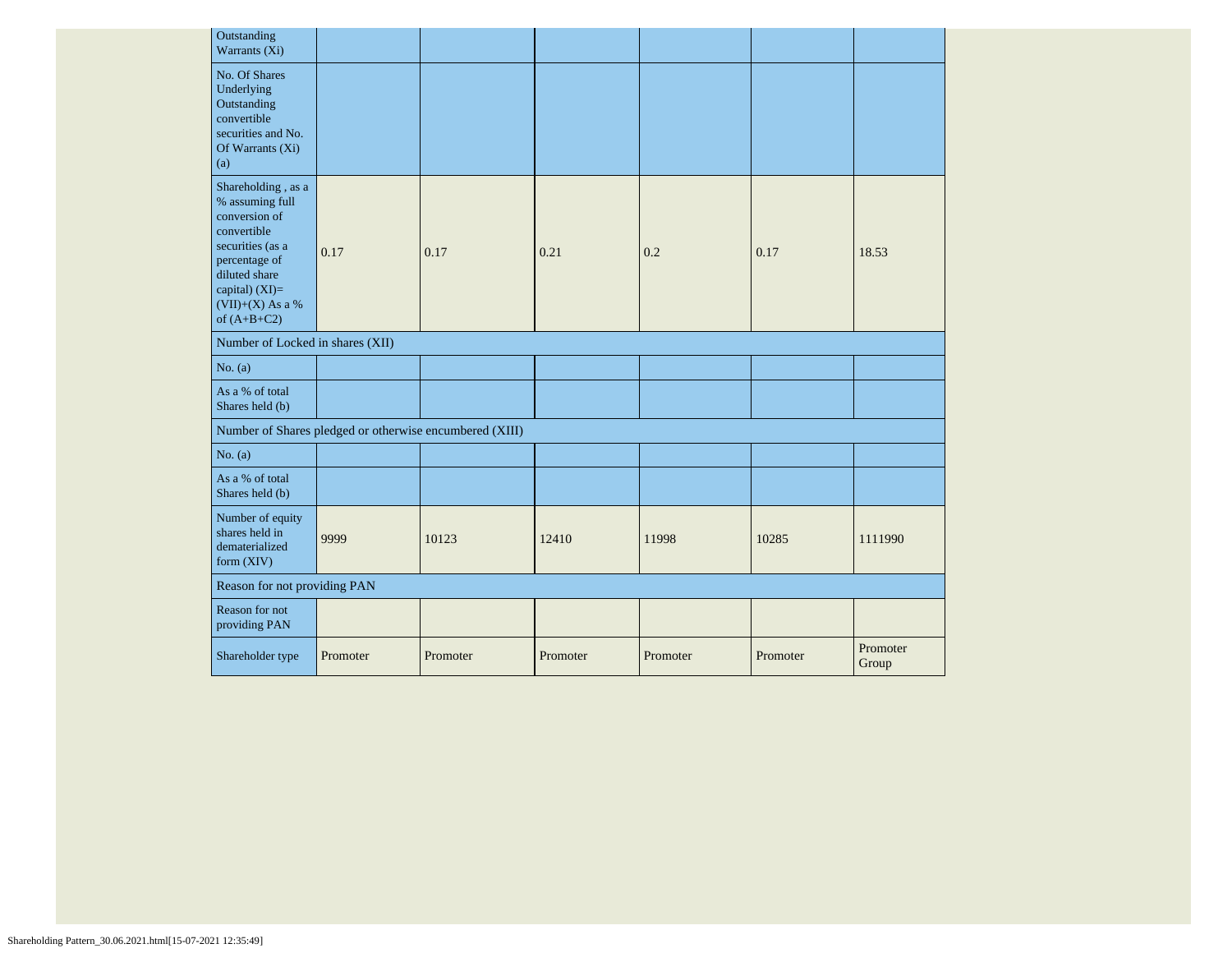| Any Other (specify)                                                                                                  |                                                               |  |  |  |  |  |  |
|----------------------------------------------------------------------------------------------------------------------|---------------------------------------------------------------|--|--|--|--|--|--|
| Searial No.                                                                                                          |                                                               |  |  |  |  |  |  |
| Category                                                                                                             | Click here to go back                                         |  |  |  |  |  |  |
| Name of the<br>Shareholders (I)                                                                                      |                                                               |  |  |  |  |  |  |
| PAN(II)                                                                                                              | Total                                                         |  |  |  |  |  |  |
| No. of the<br>Shareholders (I)                                                                                       | 13                                                            |  |  |  |  |  |  |
| No. of fully paid<br>up equity shares<br>held (IV)                                                                   | 4353226                                                       |  |  |  |  |  |  |
| No. Of Partly paid-<br>up equity shares<br>held (V)                                                                  |                                                               |  |  |  |  |  |  |
| No. Of shares<br>underlying<br>Depository<br>Receipts (VI)                                                           |                                                               |  |  |  |  |  |  |
| Total nos. shares<br>held $(VII) = (IV) +$<br>$(V)+(VI)$                                                             | 4353226                                                       |  |  |  |  |  |  |
| Shareholding as a<br>% of total no. of<br>shares (calculated<br>as per SCRR,<br>1957) (VIII) As a<br>% of $(A+B+C2)$ | 72.55                                                         |  |  |  |  |  |  |
|                                                                                                                      | Number of Voting Rights held in each class of securities (IX) |  |  |  |  |  |  |
| Class eg: X                                                                                                          | 4353226                                                       |  |  |  |  |  |  |
| Class eg:y                                                                                                           |                                                               |  |  |  |  |  |  |
| Total                                                                                                                | 4353226                                                       |  |  |  |  |  |  |
| Total as a % of<br><b>Total Voting rights</b>                                                                        | 72.55                                                         |  |  |  |  |  |  |
| No. Of Shares<br>Underlying<br>Outstanding<br>convertible<br>securities $(X)$                                        |                                                               |  |  |  |  |  |  |
| No. of Shares<br>Underlying<br>Outstanding<br>Warrants $(X_i)$                                                       |                                                               |  |  |  |  |  |  |
| No. Of Shares<br>Underlying<br>Outstanding                                                                           |                                                               |  |  |  |  |  |  |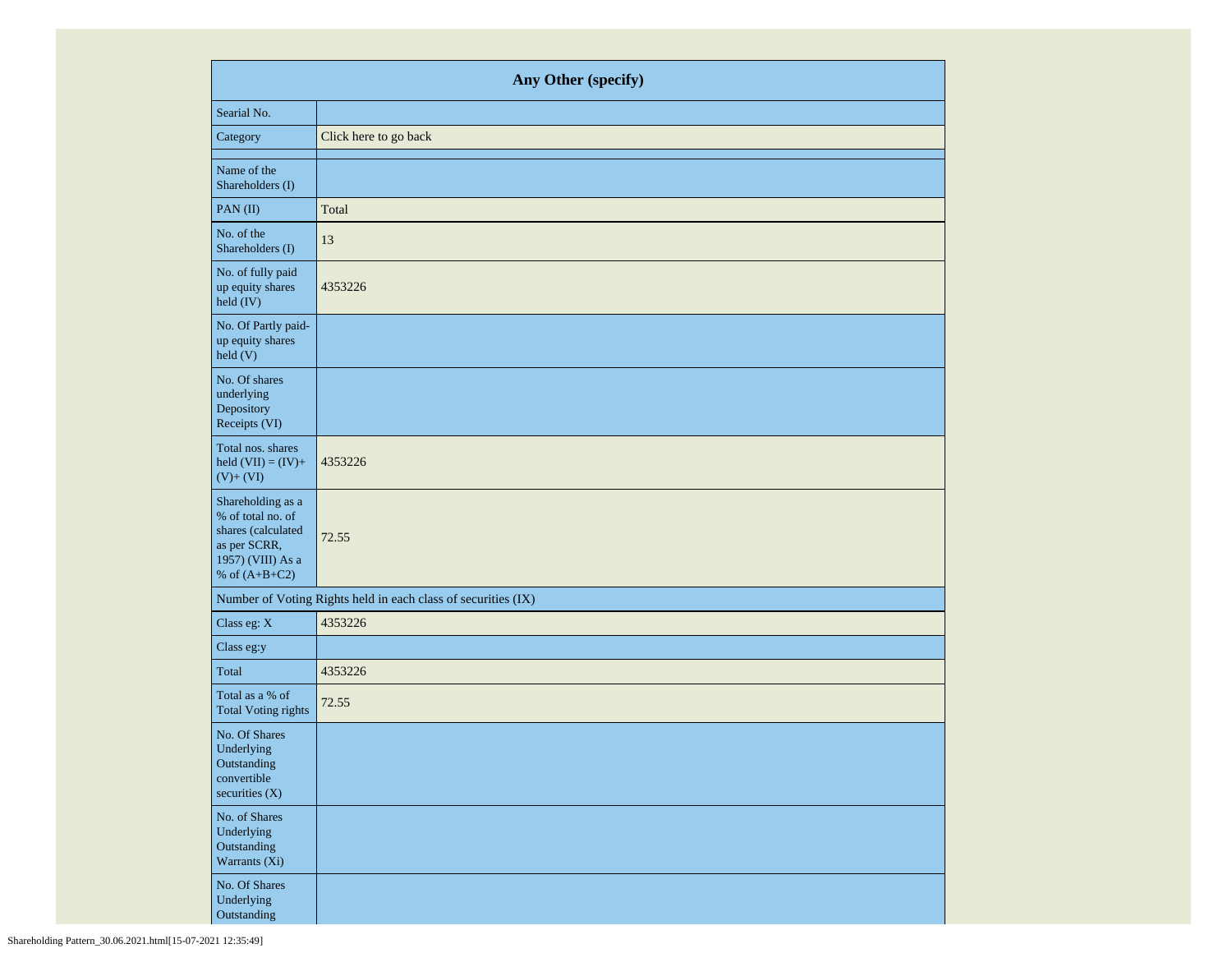| convertible<br>securities and No.<br>Of Warrants (Xi)<br>(a)                                                                                                                           |                                                         |  |  |  |  |  |  |  |
|----------------------------------------------------------------------------------------------------------------------------------------------------------------------------------------|---------------------------------------------------------|--|--|--|--|--|--|--|
| Shareholding, as a<br>% assuming full<br>conversion of<br>convertible<br>securities (as a<br>percentage of<br>diluted share<br>capital) $(XI)=$<br>$(VII)+(X)$ As a %<br>of $(A+B+C2)$ | 72.55                                                   |  |  |  |  |  |  |  |
| Number of Locked in shares (XII)                                                                                                                                                       |                                                         |  |  |  |  |  |  |  |
| No. (a)                                                                                                                                                                                |                                                         |  |  |  |  |  |  |  |
| As a % of total<br>Shares held (b)                                                                                                                                                     |                                                         |  |  |  |  |  |  |  |
|                                                                                                                                                                                        | Number of Shares pledged or otherwise encumbered (XIII) |  |  |  |  |  |  |  |
| No. (a)                                                                                                                                                                                |                                                         |  |  |  |  |  |  |  |
| As a % of total<br>Shares held (b)                                                                                                                                                     |                                                         |  |  |  |  |  |  |  |
| Number of equity<br>shares held in<br>dematerialized<br>form $(XIV)$                                                                                                                   | 4353226                                                 |  |  |  |  |  |  |  |
|                                                                                                                                                                                        | Reason for not providing PAN                            |  |  |  |  |  |  |  |
| Reason for not<br>providing PAN                                                                                                                                                        |                                                         |  |  |  |  |  |  |  |
| Shareholder type                                                                                                                                                                       |                                                         |  |  |  |  |  |  |  |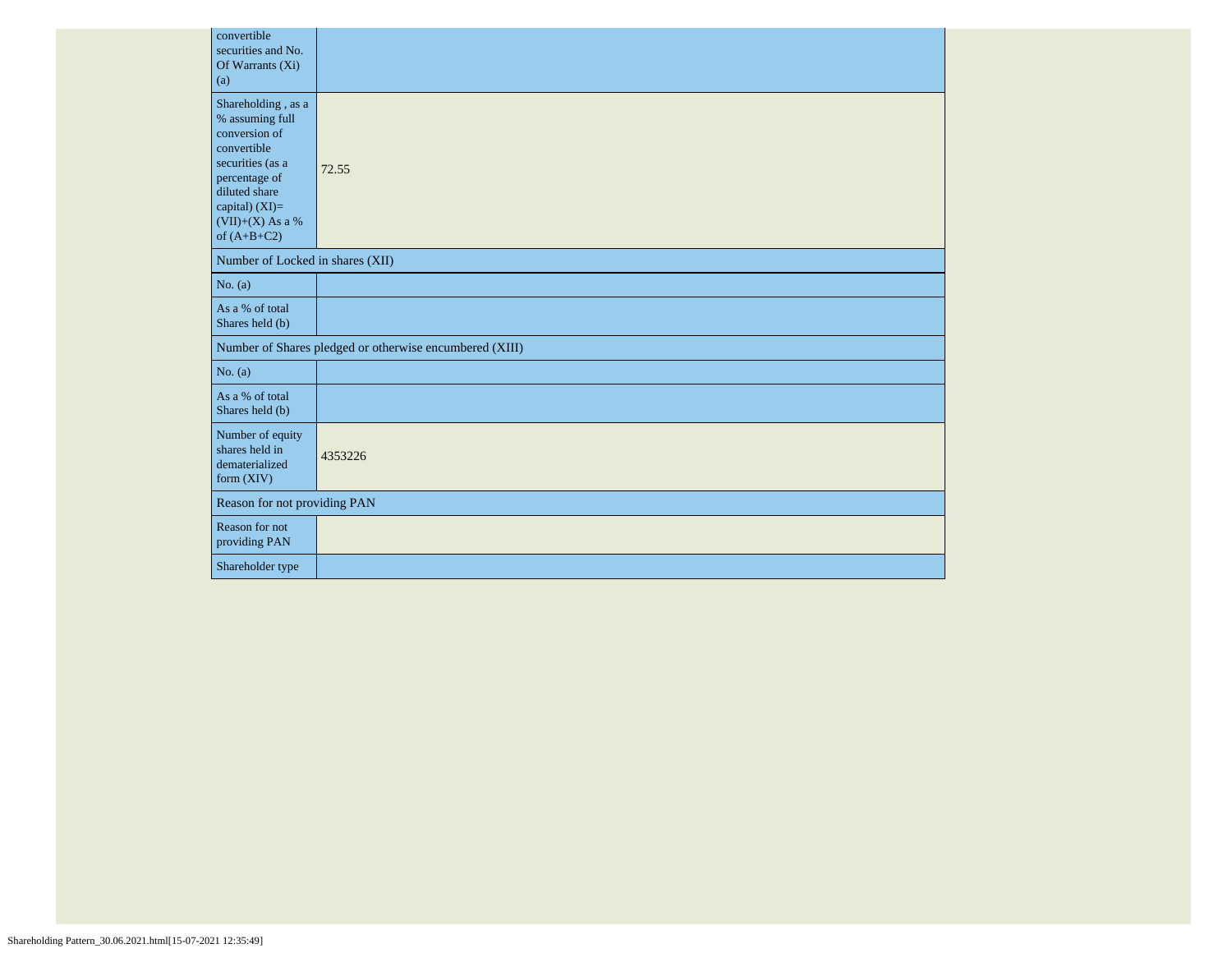| <b>Insurance Companies</b>                                                                                           |                                                               |                                                  |                          |  |  |  |  |  |  |  |  |
|----------------------------------------------------------------------------------------------------------------------|---------------------------------------------------------------|--------------------------------------------------|--------------------------|--|--|--|--|--|--|--|--|
| Searial No.                                                                                                          | $\mathbf{1}$                                                  | $\sqrt{2}$                                       |                          |  |  |  |  |  |  |  |  |
| Name of the<br>Shareholders (I)                                                                                      | LIFE INSURANCE CORPORATION OF<br><b>INDIA</b>                 | THE ORIENTAL INSURANCE COMPANY<br><b>LIMITED</b> | Click here to go<br>back |  |  |  |  |  |  |  |  |
| PAN $(II)$                                                                                                           | AAACL0582H                                                    | AAACT0627R                                       | Total                    |  |  |  |  |  |  |  |  |
| No. of fully paid<br>up equity shares<br>held (IV)                                                                   | 653953                                                        | 94909                                            | 748862                   |  |  |  |  |  |  |  |  |
| No. Of Partly paid-<br>up equity shares<br>held(V)                                                                   |                                                               |                                                  |                          |  |  |  |  |  |  |  |  |
| No. Of shares<br>underlying<br>Depository<br>Receipts (VI)                                                           |                                                               |                                                  |                          |  |  |  |  |  |  |  |  |
| Total nos. shares<br>held $(VII) = (IV) +$<br>$(V)+(VI)$                                                             | 653953                                                        | 94909                                            | 748862                   |  |  |  |  |  |  |  |  |
| Shareholding as a<br>% of total no. of<br>shares (calculated<br>as per SCRR,<br>1957) (VIII) As a<br>% of $(A+B+C2)$ | 10.9                                                          | 1.58                                             | 12.48                    |  |  |  |  |  |  |  |  |
|                                                                                                                      | Number of Voting Rights held in each class of securities (IX) |                                                  |                          |  |  |  |  |  |  |  |  |
| Class eg: X                                                                                                          | 653953                                                        | 94909                                            | 748862                   |  |  |  |  |  |  |  |  |
| Class eg:y                                                                                                           |                                                               |                                                  |                          |  |  |  |  |  |  |  |  |
| Total                                                                                                                | 653953                                                        | 94909                                            | 748862                   |  |  |  |  |  |  |  |  |
| Total as a % of<br><b>Total Voting rights</b>                                                                        | 10.9                                                          | 1.58                                             | 12.48                    |  |  |  |  |  |  |  |  |
| No. Of Shares<br>Underlying<br>Outstanding<br>convertible<br>securities (X)                                          |                                                               |                                                  |                          |  |  |  |  |  |  |  |  |
| No. of Shares<br>Underlying<br>Outstanding<br>Warrants (Xi)                                                          |                                                               |                                                  |                          |  |  |  |  |  |  |  |  |
| No. Of Shares<br>Underlying<br>Outstanding<br>convertible<br>securities and No.<br>Of Warrants (Xi)<br>(a)           |                                                               |                                                  |                          |  |  |  |  |  |  |  |  |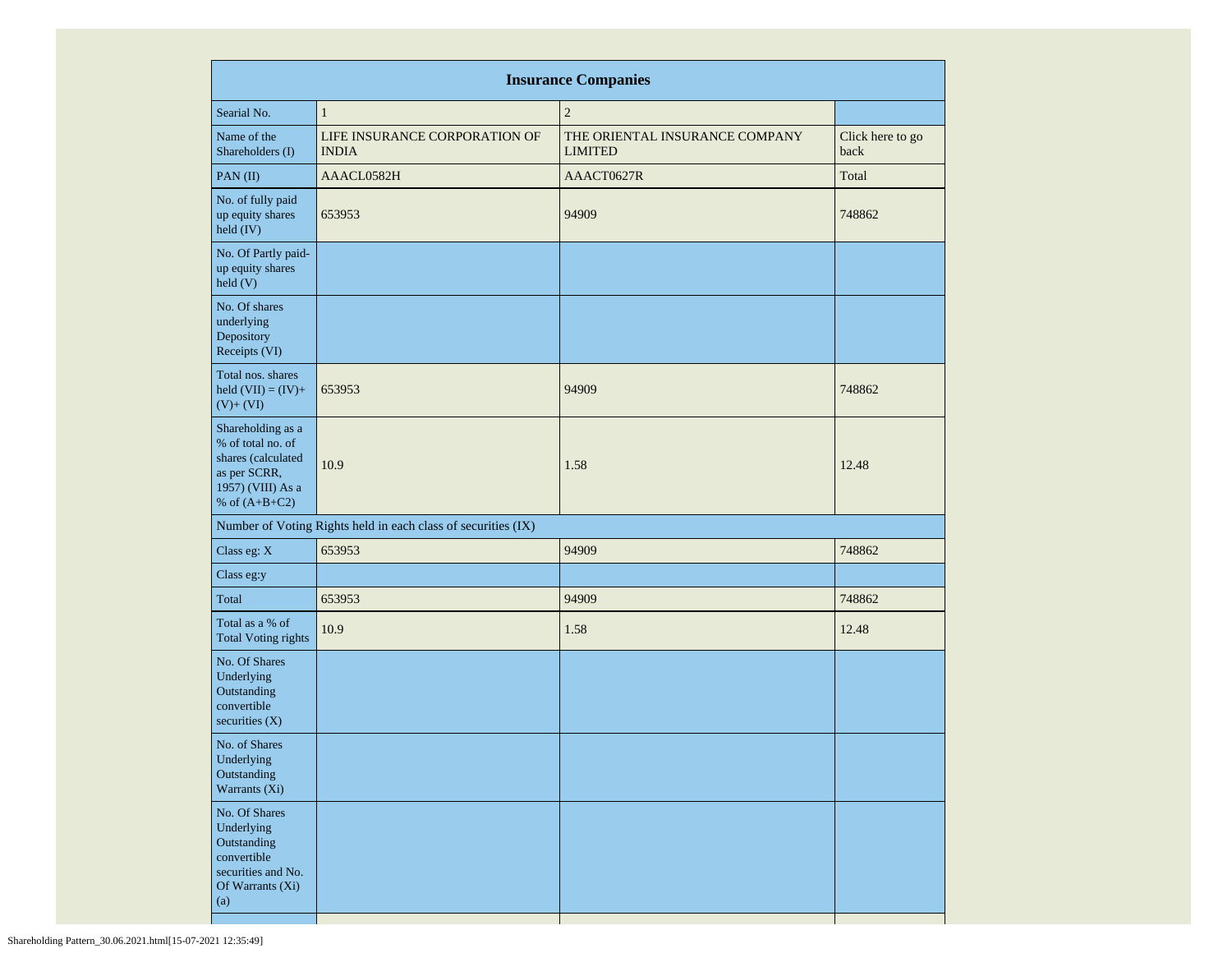| Shareholding, as a<br>% assuming full<br>conversion of<br>convertible<br>securities (as a<br>percentage of<br>diluted share<br>capital) $(XI)=$<br>$(VII)+(X)$ As a %<br>of $(A+B+C2)$ | 10.9   | 1.58  | 12.48  |  |  |  |  |  |
|----------------------------------------------------------------------------------------------------------------------------------------------------------------------------------------|--------|-------|--------|--|--|--|--|--|
| Number of Locked in shares (XII)                                                                                                                                                       |        |       |        |  |  |  |  |  |
| No. (a)                                                                                                                                                                                |        |       |        |  |  |  |  |  |
| As a % of total<br>Shares held (b)                                                                                                                                                     |        |       |        |  |  |  |  |  |
| Number of equity<br>shares held in<br>dematerialized<br>form $(XIV)$                                                                                                                   | 653953 | 94909 | 748862 |  |  |  |  |  |
| Reason for not providing PAN                                                                                                                                                           |        |       |        |  |  |  |  |  |
| Reason for not<br>providing PAN                                                                                                                                                        |        |       |        |  |  |  |  |  |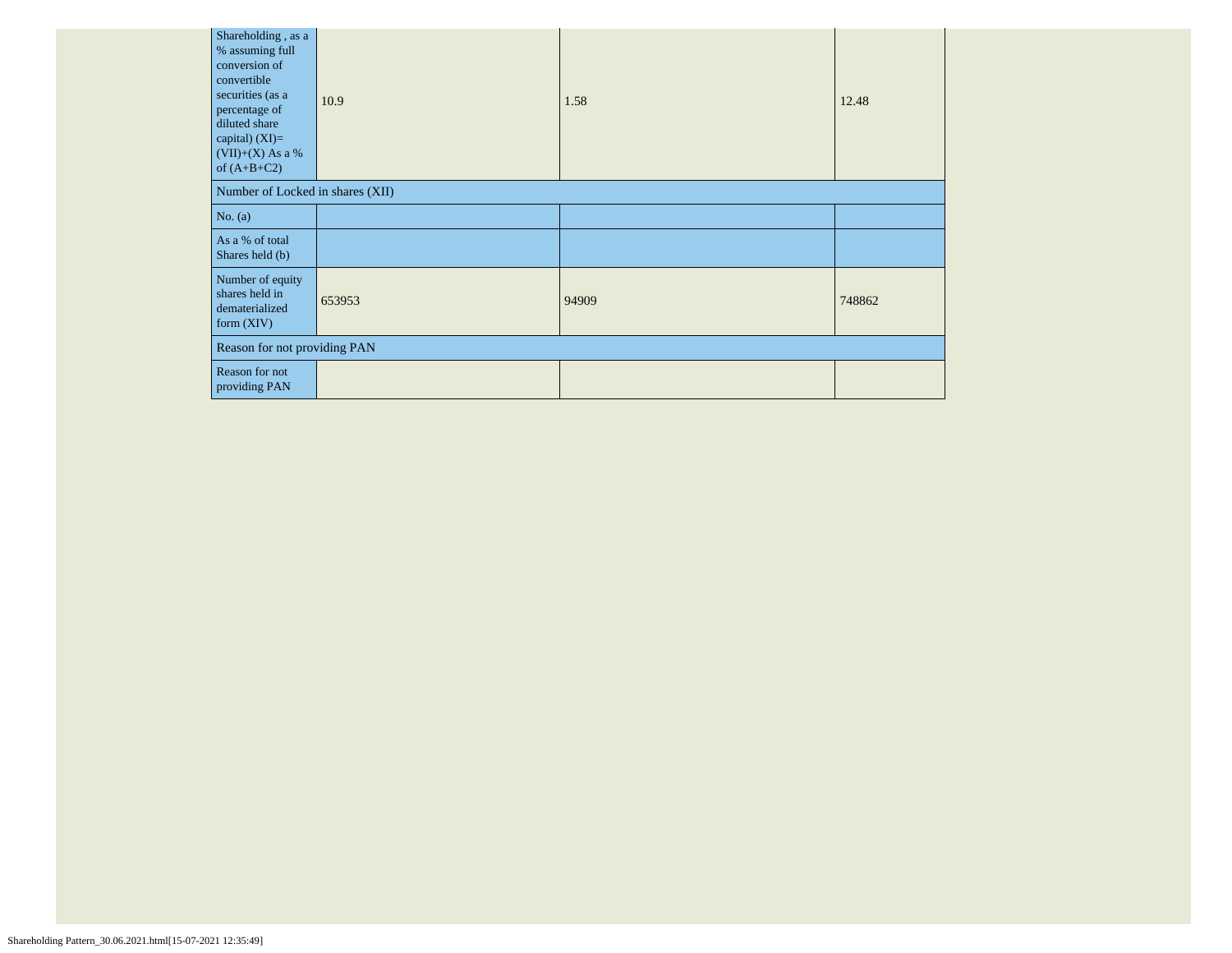| Any Other (specify)                                                                                                  |                            |                                                               |                            |                |            |                              |  |  |  |  |
|----------------------------------------------------------------------------------------------------------------------|----------------------------|---------------------------------------------------------------|----------------------------|----------------|------------|------------------------------|--|--|--|--|
| Searial No.                                                                                                          | $\mathbf{1}$               | $\overline{c}$                                                | 3                          | $\overline{4}$ | 5          | 6                            |  |  |  |  |
| Category                                                                                                             | <b>Bodies</b><br>Corporate | <b>Bodies Corporate</b>                                       | Clearing<br><b>Members</b> | <b>IEPF</b>    | <b>HUF</b> | Non-Resident<br>Indian (NRI) |  |  |  |  |
| Category / More<br>than 1 percentage                                                                                 | Category                   | More than 1 percentage of shareholding                        | Category                   | Category       | Category   | Category                     |  |  |  |  |
| Name of the<br>Shareholders (I)                                                                                      |                            | VISHNU TRADING COMPANY<br>PRIVATE LIMITED                     |                            |                |            |                              |  |  |  |  |
| PAN(II)                                                                                                              |                            | AAACV1453D                                                    |                            |                |            |                              |  |  |  |  |
| No. of the<br>Shareholders (I)                                                                                       | 53                         | $\mathbf{1}$                                                  | 54                         | $\mathbf{1}$   | 206        | 68                           |  |  |  |  |
| No. of fully paid<br>up equity shares<br>$held$ (IV)                                                                 | 124453                     | 79908                                                         | 7913                       | 36312          | 54019      | 16681                        |  |  |  |  |
| No. Of Partly paid-<br>up equity shares<br>held(V)                                                                   |                            |                                                               |                            |                |            |                              |  |  |  |  |
| No. Of shares<br>underlying<br>Depository<br>Receipts (VI)                                                           |                            |                                                               |                            |                |            |                              |  |  |  |  |
| Total nos. shares<br>held $(VII) = (IV) +$<br>$(V)+(VI)$                                                             | 124453                     | 79908                                                         | 7913                       | 36312          | 54019      | 16681                        |  |  |  |  |
| Shareholding as a<br>% of total no. of<br>shares (calculated<br>as per SCRR,<br>1957) (VIII) As a<br>% of $(A+B+C2)$ | 2.07                       | 1.33                                                          | 0.13                       | 0.61           | 0.9        | 0.28                         |  |  |  |  |
|                                                                                                                      |                            | Number of Voting Rights held in each class of securities (IX) |                            |                |            |                              |  |  |  |  |
| Class eg: X                                                                                                          | 124453                     | 79908                                                         | 7913                       | 36312          | 54019      | 16681                        |  |  |  |  |
| Class eg:y                                                                                                           |                            |                                                               |                            |                |            |                              |  |  |  |  |
| Total                                                                                                                | 124453                     | 79908                                                         | 7913                       | 36312          | 54019      | 16681                        |  |  |  |  |
| Total as a % of<br>2.07<br>Total Voting rights                                                                       |                            | 1.33                                                          | 0.13                       | 0.61           | 0.9        | 0.28                         |  |  |  |  |
| No. Of Shares<br>Underlying<br>Outstanding<br>convertible<br>securities $(X)$                                        |                            |                                                               |                            |                |            |                              |  |  |  |  |
| No. of Shares<br>Underlying<br>Outstanding<br>Warrants (Xi)                                                          |                            |                                                               |                            |                |            |                              |  |  |  |  |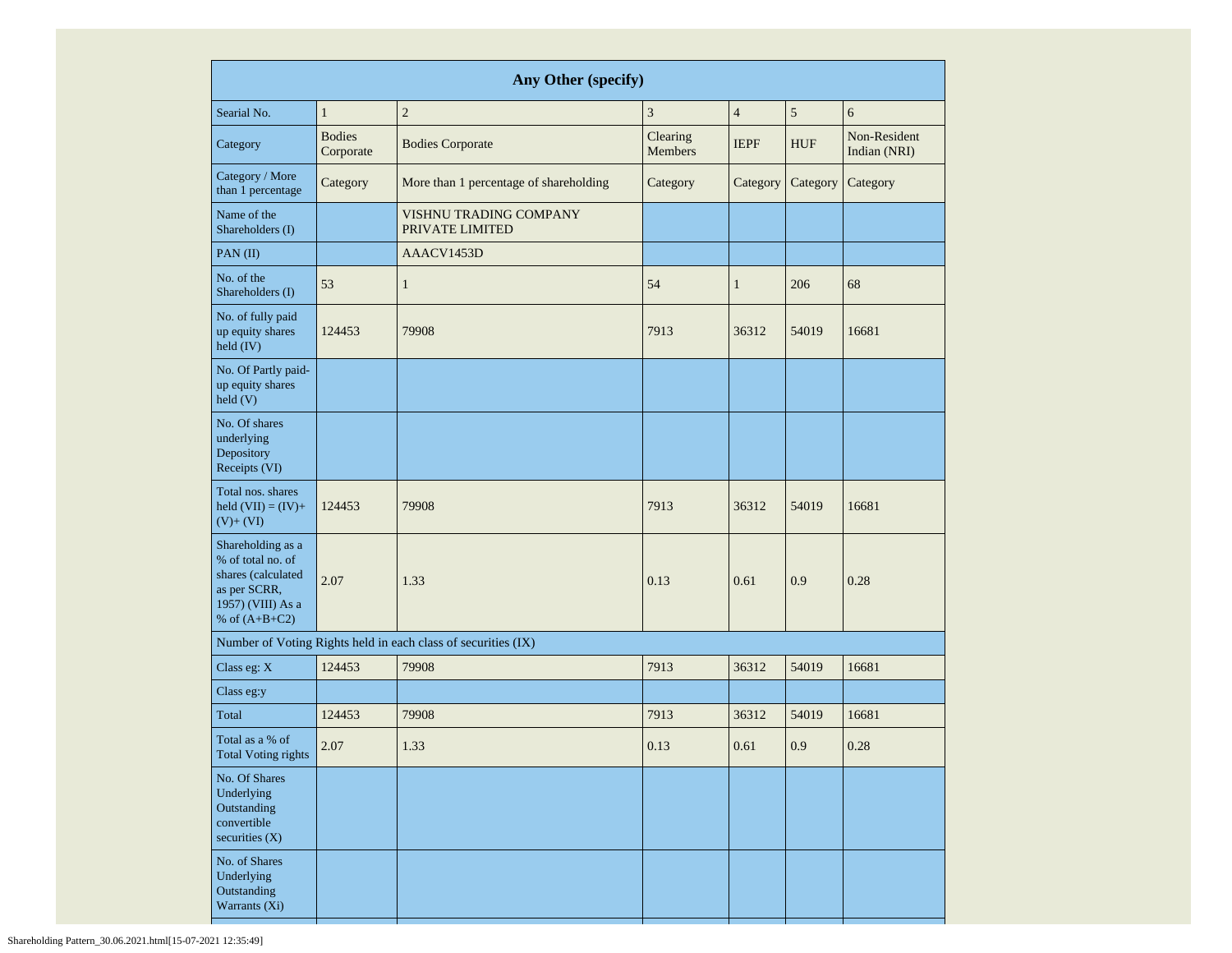| No. Of Shares<br>Underlying<br>Outstanding<br>convertible<br>securities and No.<br>Of Warrants (Xi)<br>(a)                                                                           |        |       |      |       |       |       |
|--------------------------------------------------------------------------------------------------------------------------------------------------------------------------------------|--------|-------|------|-------|-------|-------|
| Shareholding, as a<br>% assuming full<br>conversion of<br>convertible<br>securities (as a<br>percentage of<br>diluted share<br>capital) $(XI)=$<br>(VII)+(X) As a %<br>of $(A+B+C2)$ | 2.07   | 1.33  | 0.13 | 0.61  | 0.9   | 0.28  |
| Number of Locked in shares (XII)                                                                                                                                                     |        |       |      |       |       |       |
| No. $(a)$                                                                                                                                                                            |        |       |      |       |       |       |
| As a % of total<br>Shares held (b)                                                                                                                                                   |        |       |      |       |       |       |
| Number of equity<br>shares held in<br>dematerialized<br>form $(XIV)$                                                                                                                 | 123995 | 79908 | 7913 | 36312 | 54019 | 16481 |
| Reason for not providing PAN                                                                                                                                                         |        |       |      |       |       |       |
| <b>Reason for not</b><br>providing PAN                                                                                                                                               |        |       |      |       |       |       |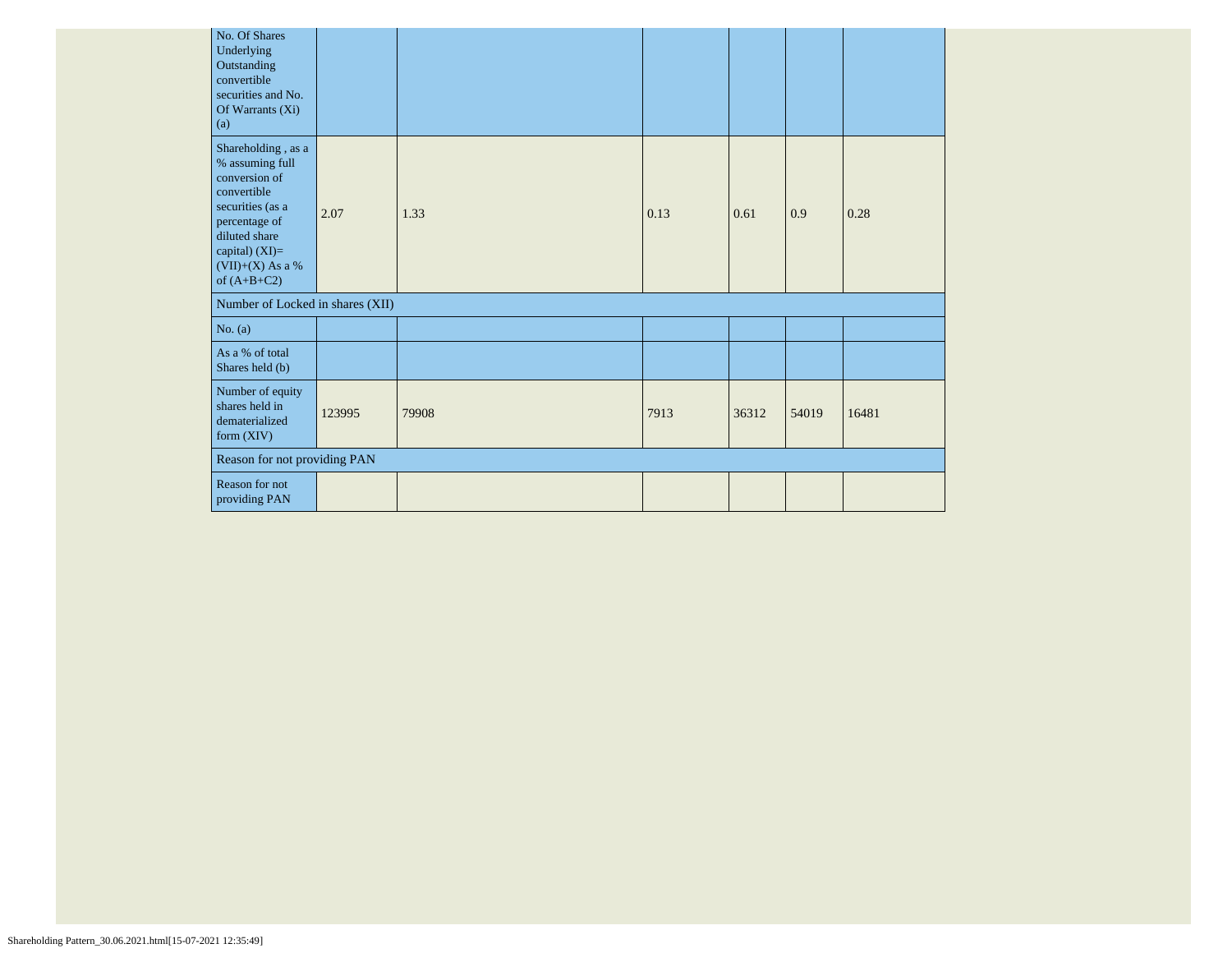|                                                                                                                      | Any Other (specify)                                           |  |  |  |  |  |  |  |  |
|----------------------------------------------------------------------------------------------------------------------|---------------------------------------------------------------|--|--|--|--|--|--|--|--|
| Searial No.                                                                                                          |                                                               |  |  |  |  |  |  |  |  |
| Category                                                                                                             |                                                               |  |  |  |  |  |  |  |  |
| Category / More<br>than 1 percentage                                                                                 |                                                               |  |  |  |  |  |  |  |  |
| Name of the<br>Shareholders (I)                                                                                      | Click here to go back                                         |  |  |  |  |  |  |  |  |
| PAN(II)                                                                                                              | Total                                                         |  |  |  |  |  |  |  |  |
| No. of the<br>Shareholders (I)                                                                                       | 382                                                           |  |  |  |  |  |  |  |  |
| No. of fully paid<br>up equity shares<br>held (IV)                                                                   | 239378                                                        |  |  |  |  |  |  |  |  |
| No. Of Partly paid-<br>up equity shares<br>held(V)                                                                   |                                                               |  |  |  |  |  |  |  |  |
| No. Of shares<br>underlying<br>Depository<br>Receipts (VI)                                                           |                                                               |  |  |  |  |  |  |  |  |
| Total nos. shares<br>held $(VII) = (IV) +$<br>$(V)+(VI)$                                                             | 239378                                                        |  |  |  |  |  |  |  |  |
| Shareholding as a<br>% of total no. of<br>shares (calculated<br>as per SCRR,<br>1957) (VIII) As a<br>% of $(A+B+C2)$ | 3.99                                                          |  |  |  |  |  |  |  |  |
|                                                                                                                      | Number of Voting Rights held in each class of securities (IX) |  |  |  |  |  |  |  |  |
| Class eg: X                                                                                                          | 239378                                                        |  |  |  |  |  |  |  |  |
| Class eg:y                                                                                                           |                                                               |  |  |  |  |  |  |  |  |
| Total                                                                                                                | 239378                                                        |  |  |  |  |  |  |  |  |
| Total as a % of<br><b>Total Voting rights</b>                                                                        | 3.99                                                          |  |  |  |  |  |  |  |  |
| No. Of Shares<br>Underlying<br>Outstanding<br>convertible<br>securities $(X)$                                        |                                                               |  |  |  |  |  |  |  |  |
| No. of Shares<br>Underlying<br>Outstanding<br>Warrants (Xi)                                                          |                                                               |  |  |  |  |  |  |  |  |
| No. Of Shares                                                                                                        |                                                               |  |  |  |  |  |  |  |  |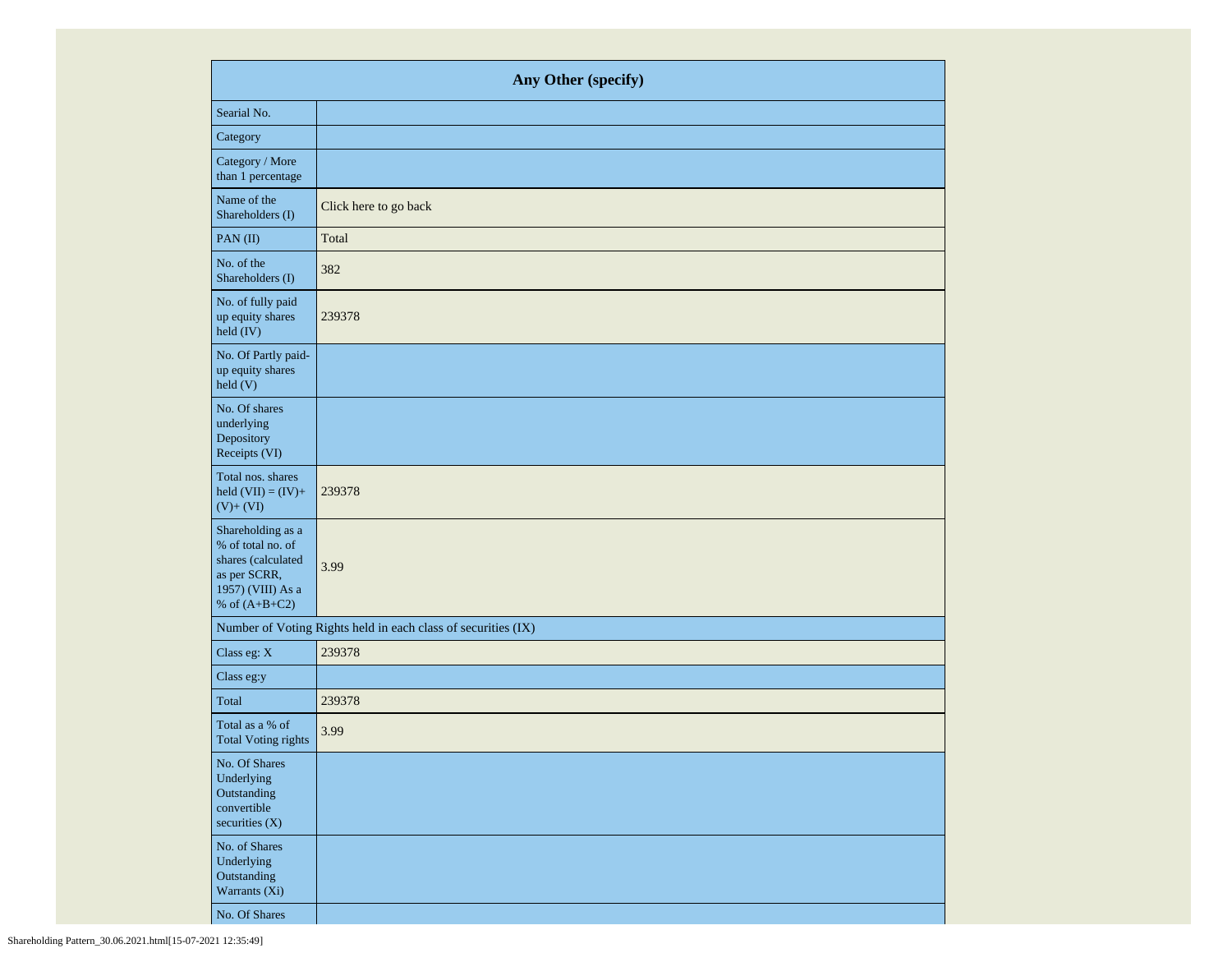| Underlying<br>Outstanding<br>convertible<br>securities and No.<br>Of Warrants (Xi)<br>(a)                                                                                            |        |
|--------------------------------------------------------------------------------------------------------------------------------------------------------------------------------------|--------|
| Shareholding, as a<br>% assuming full<br>conversion of<br>convertible<br>securities (as a<br>percentage of<br>diluted share<br>capital) (XI)=<br>$(VII)+(X)$ As a %<br>of $(A+B+C2)$ | 3.99   |
| Number of Locked in shares (XII)                                                                                                                                                     |        |
| No. $(a)$                                                                                                                                                                            |        |
| As a % of total<br>Shares held (b)                                                                                                                                                   |        |
| Number of equity<br>shares held in<br>dematerialized<br>form $(XIV)$                                                                                                                 | 238720 |
| Reason for not providing PAN                                                                                                                                                         |        |
| Reason for not<br>providing PAN                                                                                                                                                      |        |